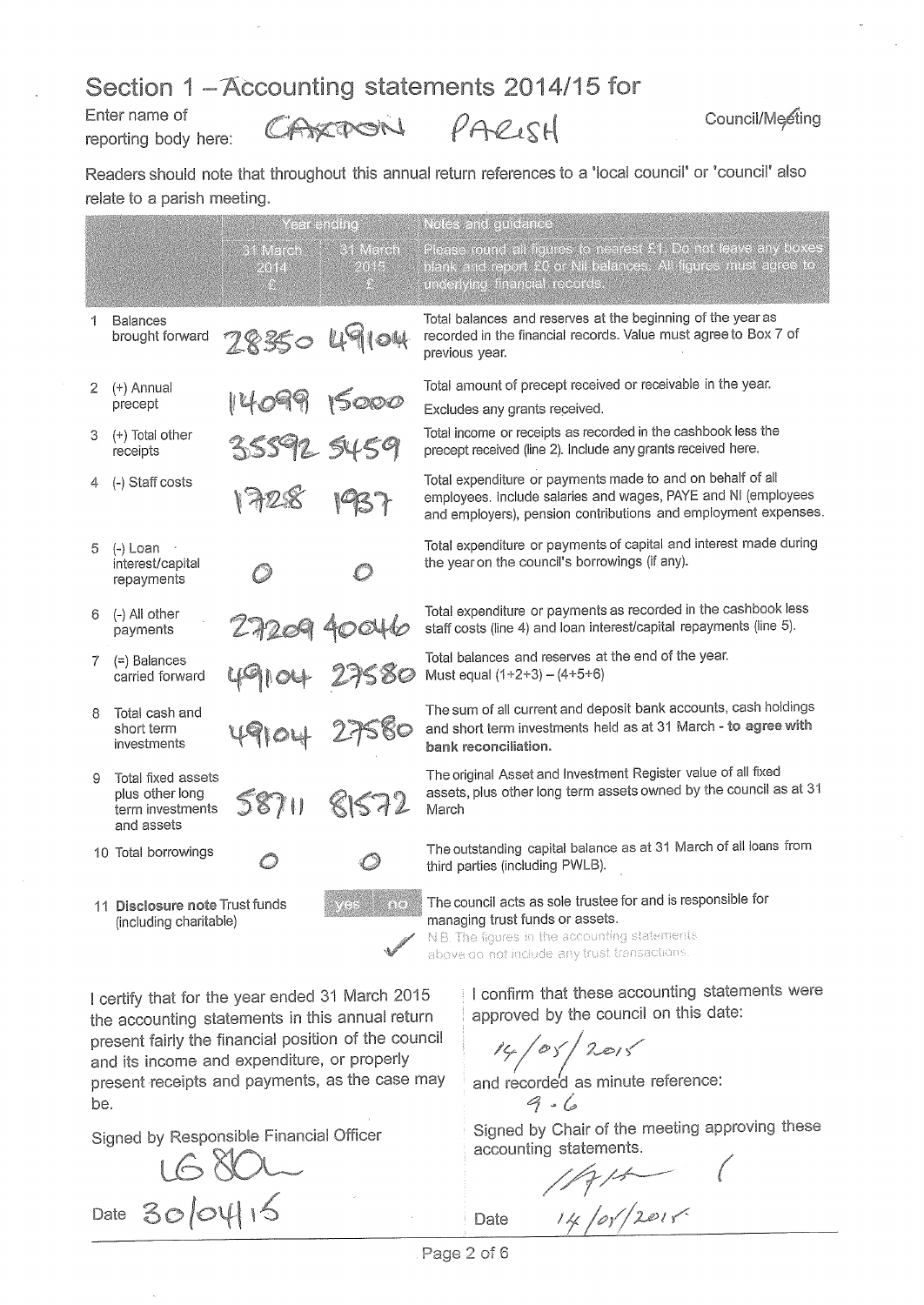# Section 2 - Annual governance statement 2014/15

We acknowledge as the members of:

CAXTON

PARISH

Council/Meeting

our responsibility for ensuring that there is a sound system of internal control, including the preparation of the accounting statements. We confirm, to the best of our knowledge and belief, with respect to the accounting statements for the year ended 31 March 2015, that:

|                |                                                                                                                                                                                                                                                                                                   | Asica S<br>YCE ENG  | SYSSI<br>nicans that the council                                                                                                                                                         |
|----------------|---------------------------------------------------------------------------------------------------------------------------------------------------------------------------------------------------------------------------------------------------------------------------------------------------|---------------------|------------------------------------------------------------------------------------------------------------------------------------------------------------------------------------------|
| 1              | We approved the accounting statements prepared in<br>accordance with the requirements of the Accounts and<br>Audit Regulations and proper practices.                                                                                                                                              |                     | prepared its accounting statements in the<br>way prescribed by law.                                                                                                                      |
| $\overline{2}$ | We maintained an adequate system of internal control,<br>including measures designed to prevent and detect fraud<br>and corruption and reviewed its effectiveness.                                                                                                                                |                     | made proper arrangements and accepted<br>responsibility for safeguarding the public<br>money and resources in its charge.                                                                |
| 3              | We took all reasonable steps to assure ourselves that there<br>are no matters of actual or potential non-compliance with<br>laws, regulations and proper practices that could have a<br>significant financial effect on the ability of the council to<br>conduct its business or on its finances. |                     | has only done what it has the legal power<br>to do and has complied with proper<br>practices in doing so.                                                                                |
| 4              | We provided proper opportunity during the year for the<br>exercise of electors' rights in accordance with the<br>requirements of the Accounts and Audit Regulations.                                                                                                                              |                     | during the year has given all persons<br>interested the opportunity to inspect and<br>ask questions about the council's accounts.                                                        |
| 5              | We carried out an assessment of the risks facing the<br>council and took appropriate steps to manage those risks,<br>including the introduction of internal controls and/or<br>external insurance cover where required.                                                                           |                     | considered the financial and other risks it<br>faces and has dealt with them properly.                                                                                                   |
| 6              | We maintained throughout the year an adequate and<br>effective system of internal audit of the council accounting<br>records and control systems.                                                                                                                                                 |                     | arranged for a competent person,<br>independent of the financial controls and<br>procedures, to give an objective view on<br>whether internal controls meet the needs of<br>the council. |
|                | We took appropriate action on all matters raised in reports<br>from internal and external audit.                                                                                                                                                                                                  |                     | responded to matters brought to its<br>attention by internal and external audit.                                                                                                         |
| 8              | We considered whether any litigation, liabilities or<br>commitments, events or transactions, occurring either<br>during or after the year-end, have a financial impact on the<br>council and, where appropriate have included them in the<br>accounting statements.                               |                     | disclosed everything it should have about<br>its business activity during the year<br>including events taking place after the year-<br>end if relevant.                                  |
| 9              | Trust funds (including charitable) - in our capacity as the sole vesting TNA<br>managing trustee we discharged our responsibility in relation<br>to the accountability for the fund(s)/assets, including financial<br>reporting and, if required, independent examination or audit.               | V                   | has met all of its responsibilities where it is<br>a sole managing trustee of a local trust or<br>trusts.                                                                                |
|                | This annual governance statement is approved<br>by the council and recorded as minute reference                                                                                                                                                                                                   | Signed by:          | Chair $\mathbb{Z}/\mathbb{Z}$<br>dated $\frac{14}{9}$ or $\frac{1201}{9}$                                                                                                                |
|                | $\frac{9}{6}$<br>dated $\frac{1}{4}$ /es/2015                                                                                                                                                                                                                                                     |                     |                                                                                                                                                                                          |
|                |                                                                                                                                                                                                                                                                                                   | Signed by:<br>Clerk |                                                                                                                                                                                          |
|                |                                                                                                                                                                                                                                                                                                   | dated               |                                                                                                                                                                                          |
|                | *Note: Please provide explanations to the external auditor on a separate sheet for each 'No' response.                                                                                                                                                                                            |                     |                                                                                                                                                                                          |

Describe how the council will address the weaknesses identified.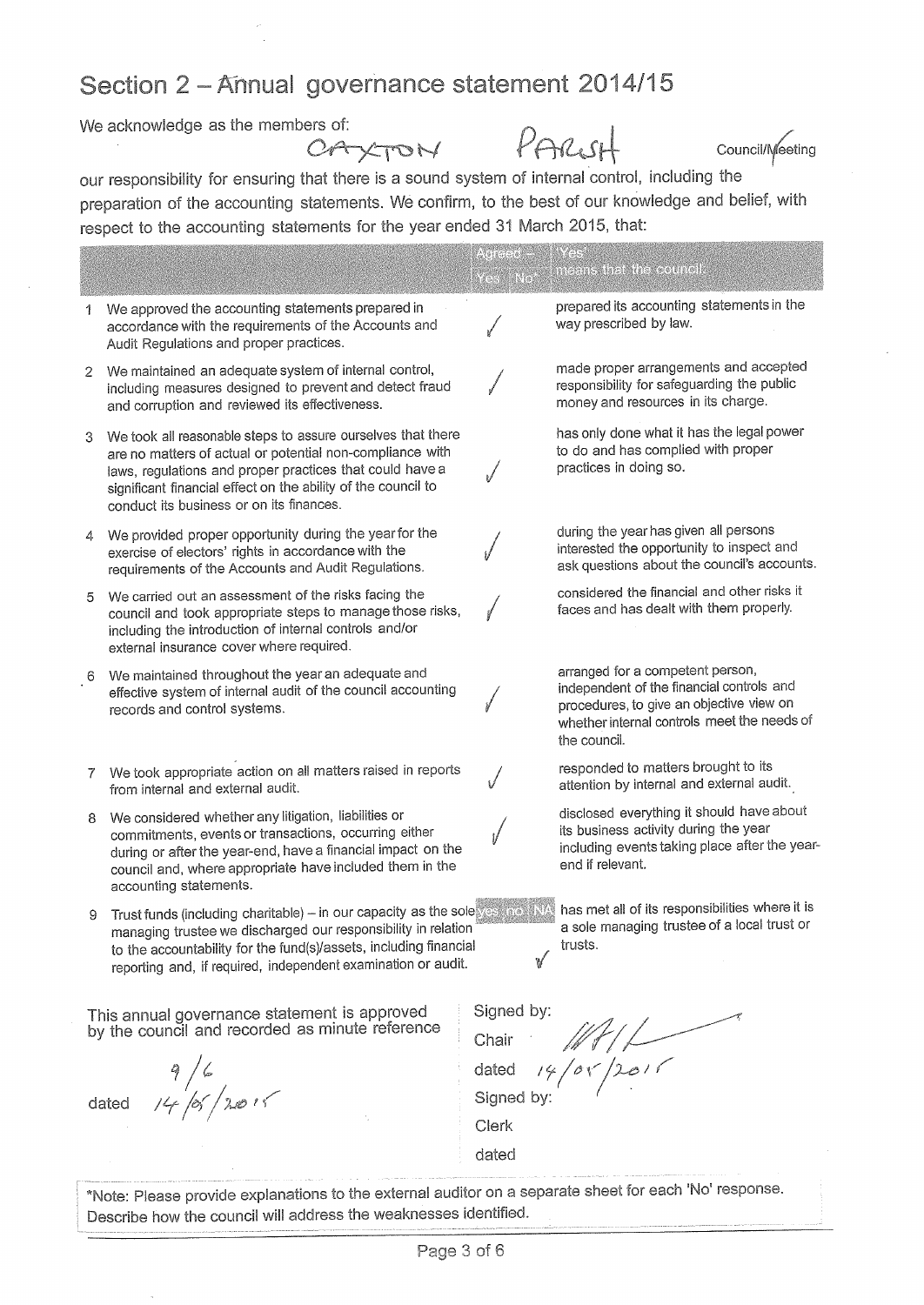## Section 4 - Annual internal audit report 2014/15 to CAYON PARISH

Council/Meeting

The council's internal audit, acting independently and on the basis of an assessment of risk, carried out a selective assessment of compliance with relevant procedures and controls expected to be in operation during the financial year ended 31 March 2015.

Internal audit has been carried out in accordance with the council's needs and planned coverage. On the basis of the findings in the areas examined, the internal audit conclusions are summarised in this table. Set out below are the objectives of internal control and alongside are the internal audit conclusions on whether, in all significant respects, the control objectives were being achieved throughout the financial year to a standard adequate to meet the needs of the council.

| A Appropriate accounting records have been kept properly throughout the year.<br>The council's financial regulations have been met, payments were supported by invoices,<br>В<br>all expenditure was approved and VAT was appropriately accounted for.<br>C The council assessed the significant risks to achieving its objectives and reviewed the<br>adequacy of arrangements to manage these.<br>D The annual precept requirement resulted from an adequate budgetary process; progress<br>against the budget was regularly monitored; and reserves were appropriate.<br>E Expected income was fully received, based on correct prices, properly recorded and<br>promptly banked; and VAT was appropriately accounted for.<br>F Petty cash payments were properly supported by receipts, all petty cash expenditure<br>was approved and VAT appropriately accounted for.<br>G Salaries to employees and allowances to members were paid in accordance with council<br>approvals, and PAYE and NI requirements were properly applied.<br>H Asset and investments registers were complete and accurate and properly maintained.<br>Periodic and year-end bank account reconciliations were properly carried out.<br>$\frac{1}{2}$<br>Accounting statements prepared during the year were prepared on the correct<br>J<br>accounting basis (receipts and payments or income and expenditure), agreed to the<br>cash book, were supported by an adequate audit trail from underlying records, and<br>where appropriate debtors and creditors were properly recorded.<br>es No Not applicable<br>K Trust funds (including charitable) The council met its responsibilities as a trustee.<br>For any other risk areas identified by the council (list any other risk areas below or on separate sheets if needed) adequate<br>controls existed:<br>No PETTY CASH<br>JACQUIE WILSON<br>Name of person who carried out the internal audit<br>$\delta$ illeu Date 30.4.15 | internal control objective | Agreed? Please choose<br>only one of the following<br>(es No Not covered) |  |  |  |  |  |  |  |  |  |
|---------------------------------------------------------------------------------------------------------------------------------------------------------------------------------------------------------------------------------------------------------------------------------------------------------------------------------------------------------------------------------------------------------------------------------------------------------------------------------------------------------------------------------------------------------------------------------------------------------------------------------------------------------------------------------------------------------------------------------------------------------------------------------------------------------------------------------------------------------------------------------------------------------------------------------------------------------------------------------------------------------------------------------------------------------------------------------------------------------------------------------------------------------------------------------------------------------------------------------------------------------------------------------------------------------------------------------------------------------------------------------------------------------------------------------------------------------------------------------------------------------------------------------------------------------------------------------------------------------------------------------------------------------------------------------------------------------------------------------------------------------------------------------------------------------------------------------------------------------------------------------------------------------------------------------------------------------------------|----------------------------|---------------------------------------------------------------------------|--|--|--|--|--|--|--|--|--|
|                                                                                                                                                                                                                                                                                                                                                                                                                                                                                                                                                                                                                                                                                                                                                                                                                                                                                                                                                                                                                                                                                                                                                                                                                                                                                                                                                                                                                                                                                                                                                                                                                                                                                                                                                                                                                                                                                                                                                                     |                            |                                                                           |  |  |  |  |  |  |  |  |  |
|                                                                                                                                                                                                                                                                                                                                                                                                                                                                                                                                                                                                                                                                                                                                                                                                                                                                                                                                                                                                                                                                                                                                                                                                                                                                                                                                                                                                                                                                                                                                                                                                                                                                                                                                                                                                                                                                                                                                                                     |                            |                                                                           |  |  |  |  |  |  |  |  |  |
|                                                                                                                                                                                                                                                                                                                                                                                                                                                                                                                                                                                                                                                                                                                                                                                                                                                                                                                                                                                                                                                                                                                                                                                                                                                                                                                                                                                                                                                                                                                                                                                                                                                                                                                                                                                                                                                                                                                                                                     |                            |                                                                           |  |  |  |  |  |  |  |  |  |
|                                                                                                                                                                                                                                                                                                                                                                                                                                                                                                                                                                                                                                                                                                                                                                                                                                                                                                                                                                                                                                                                                                                                                                                                                                                                                                                                                                                                                                                                                                                                                                                                                                                                                                                                                                                                                                                                                                                                                                     |                            |                                                                           |  |  |  |  |  |  |  |  |  |
|                                                                                                                                                                                                                                                                                                                                                                                                                                                                                                                                                                                                                                                                                                                                                                                                                                                                                                                                                                                                                                                                                                                                                                                                                                                                                                                                                                                                                                                                                                                                                                                                                                                                                                                                                                                                                                                                                                                                                                     |                            |                                                                           |  |  |  |  |  |  |  |  |  |
|                                                                                                                                                                                                                                                                                                                                                                                                                                                                                                                                                                                                                                                                                                                                                                                                                                                                                                                                                                                                                                                                                                                                                                                                                                                                                                                                                                                                                                                                                                                                                                                                                                                                                                                                                                                                                                                                                                                                                                     |                            |                                                                           |  |  |  |  |  |  |  |  |  |
|                                                                                                                                                                                                                                                                                                                                                                                                                                                                                                                                                                                                                                                                                                                                                                                                                                                                                                                                                                                                                                                                                                                                                                                                                                                                                                                                                                                                                                                                                                                                                                                                                                                                                                                                                                                                                                                                                                                                                                     |                            |                                                                           |  |  |  |  |  |  |  |  |  |
|                                                                                                                                                                                                                                                                                                                                                                                                                                                                                                                                                                                                                                                                                                                                                                                                                                                                                                                                                                                                                                                                                                                                                                                                                                                                                                                                                                                                                                                                                                                                                                                                                                                                                                                                                                                                                                                                                                                                                                     |                            |                                                                           |  |  |  |  |  |  |  |  |  |
|                                                                                                                                                                                                                                                                                                                                                                                                                                                                                                                                                                                                                                                                                                                                                                                                                                                                                                                                                                                                                                                                                                                                                                                                                                                                                                                                                                                                                                                                                                                                                                                                                                                                                                                                                                                                                                                                                                                                                                     |                            |                                                                           |  |  |  |  |  |  |  |  |  |
|                                                                                                                                                                                                                                                                                                                                                                                                                                                                                                                                                                                                                                                                                                                                                                                                                                                                                                                                                                                                                                                                                                                                                                                                                                                                                                                                                                                                                                                                                                                                                                                                                                                                                                                                                                                                                                                                                                                                                                     |                            |                                                                           |  |  |  |  |  |  |  |  |  |
|                                                                                                                                                                                                                                                                                                                                                                                                                                                                                                                                                                                                                                                                                                                                                                                                                                                                                                                                                                                                                                                                                                                                                                                                                                                                                                                                                                                                                                                                                                                                                                                                                                                                                                                                                                                                                                                                                                                                                                     |                            |                                                                           |  |  |  |  |  |  |  |  |  |
|                                                                                                                                                                                                                                                                                                                                                                                                                                                                                                                                                                                                                                                                                                                                                                                                                                                                                                                                                                                                                                                                                                                                                                                                                                                                                                                                                                                                                                                                                                                                                                                                                                                                                                                                                                                                                                                                                                                                                                     |                            |                                                                           |  |  |  |  |  |  |  |  |  |
|                                                                                                                                                                                                                                                                                                                                                                                                                                                                                                                                                                                                                                                                                                                                                                                                                                                                                                                                                                                                                                                                                                                                                                                                                                                                                                                                                                                                                                                                                                                                                                                                                                                                                                                                                                                                                                                                                                                                                                     |                            |                                                                           |  |  |  |  |  |  |  |  |  |
|                                                                                                                                                                                                                                                                                                                                                                                                                                                                                                                                                                                                                                                                                                                                                                                                                                                                                                                                                                                                                                                                                                                                                                                                                                                                                                                                                                                                                                                                                                                                                                                                                                                                                                                                                                                                                                                                                                                                                                     |                            |                                                                           |  |  |  |  |  |  |  |  |  |
|                                                                                                                                                                                                                                                                                                                                                                                                                                                                                                                                                                                                                                                                                                                                                                                                                                                                                                                                                                                                                                                                                                                                                                                                                                                                                                                                                                                                                                                                                                                                                                                                                                                                                                                                                                                                                                                                                                                                                                     |                            |                                                                           |  |  |  |  |  |  |  |  |  |
| Signature of person who carried out the internal audit                                                                                                                                                                                                                                                                                                                                                                                                                                                                                                                                                                                                                                                                                                                                                                                                                                                                                                                                                                                                                                                                                                                                                                                                                                                                                                                                                                                                                                                                                                                                                                                                                                                                                                                                                                                                                                                                                                              |                            |                                                                           |  |  |  |  |  |  |  |  |  |

If the response is 'no' please state the implications and action being taken to address any weakness in control identified (add separate sheets if needed).

\*\*Note: If the response is 'not covered' please state when the most recent internal audit work was done in this area and when it is next planned, or, if coverage is not required, internal audit must explain why not (add separate sheets if needed).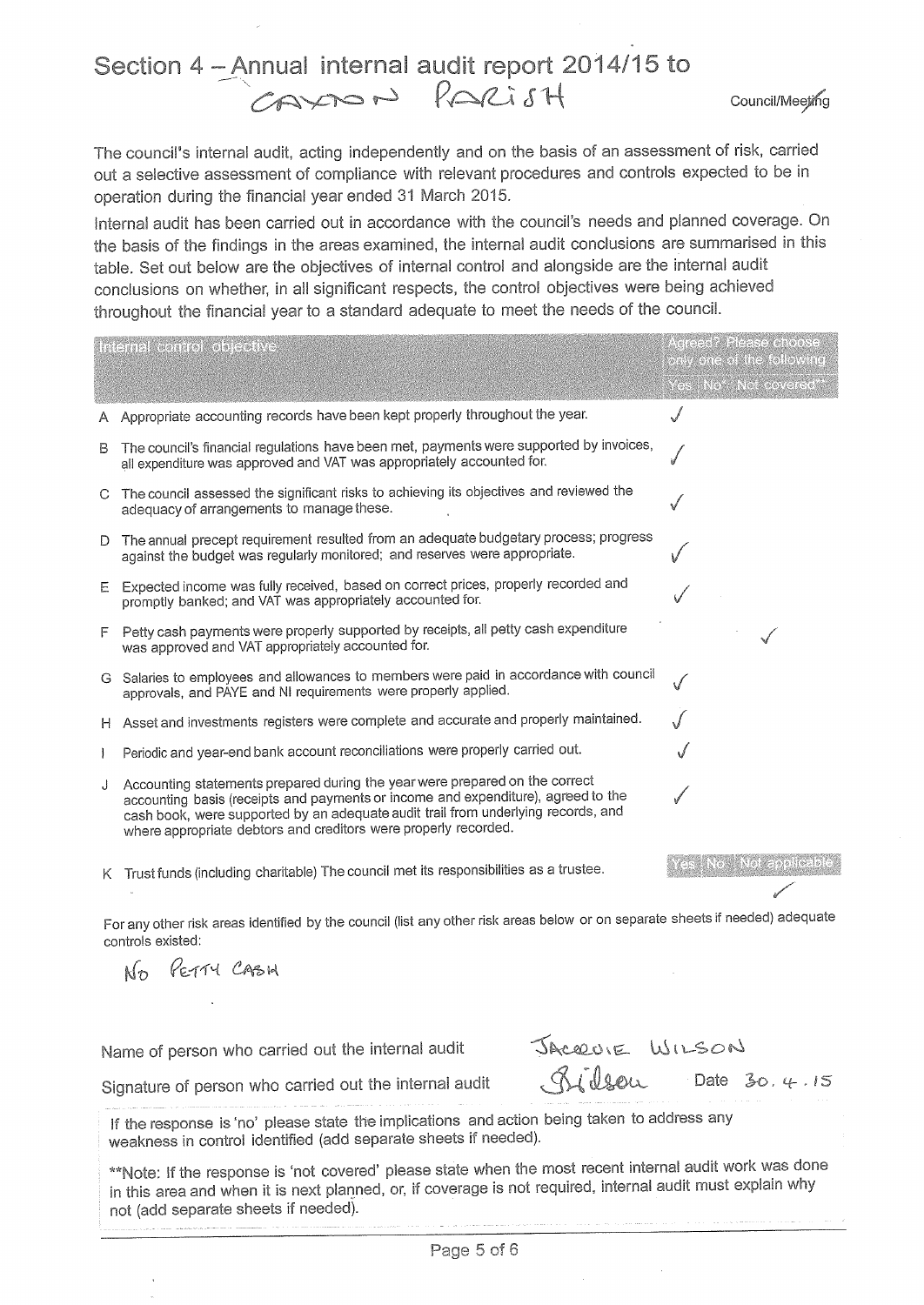### **CAXTON PARISH COUNCIL CASH BOOK RECONCILIATION FY 2015**

#### **Reconciliation from cash book**

| BF 01/04/14                       |             |          |                           |          |           |
|-----------------------------------|-------------|----------|---------------------------|----------|-----------|
| Santander Current Account         | 43,061.83   |          |                           |          |           |
| O/S at bank (deposits in transit) | 0.00        |          |                           |          |           |
| O/S at bank (payments)            | $-3,976.93$ |          |                           |          |           |
| Cambs & Counties Bank             | 10,018.95   |          |                           |          |           |
|                                   |             | 49103.85 |                           | Payments | 41983.24  |
| Receipts                          |             | 20459.38 |                           | C/F      | 27579.99  |
|                                   |             | 69563.23 |                           |          | 69563.23  |
|                                   |             | C/f      |                           |          |           |
| balance b/f                       | 49103.85    |          | Santander Current Account |          | 0.00      |
| receipts                          | 20459.38    |          | Santander Savings Account |          | 3.78      |
| o/s receipts at bank              | 0.00        |          | <b>Unity Trust Bank</b>   |          | 17435.65  |
| payments                          | -45960.17   |          | Cambs & Counties Bank     |          | 10,140.56 |
| o/s payments at bank              | 3976.93     |          | O/S at bank (payments)    |          | 0.00      |
| balance c/f                       | 27579.99    |          |                           |          |           |
|                                   |             |          |                           |          | 27,579.99 |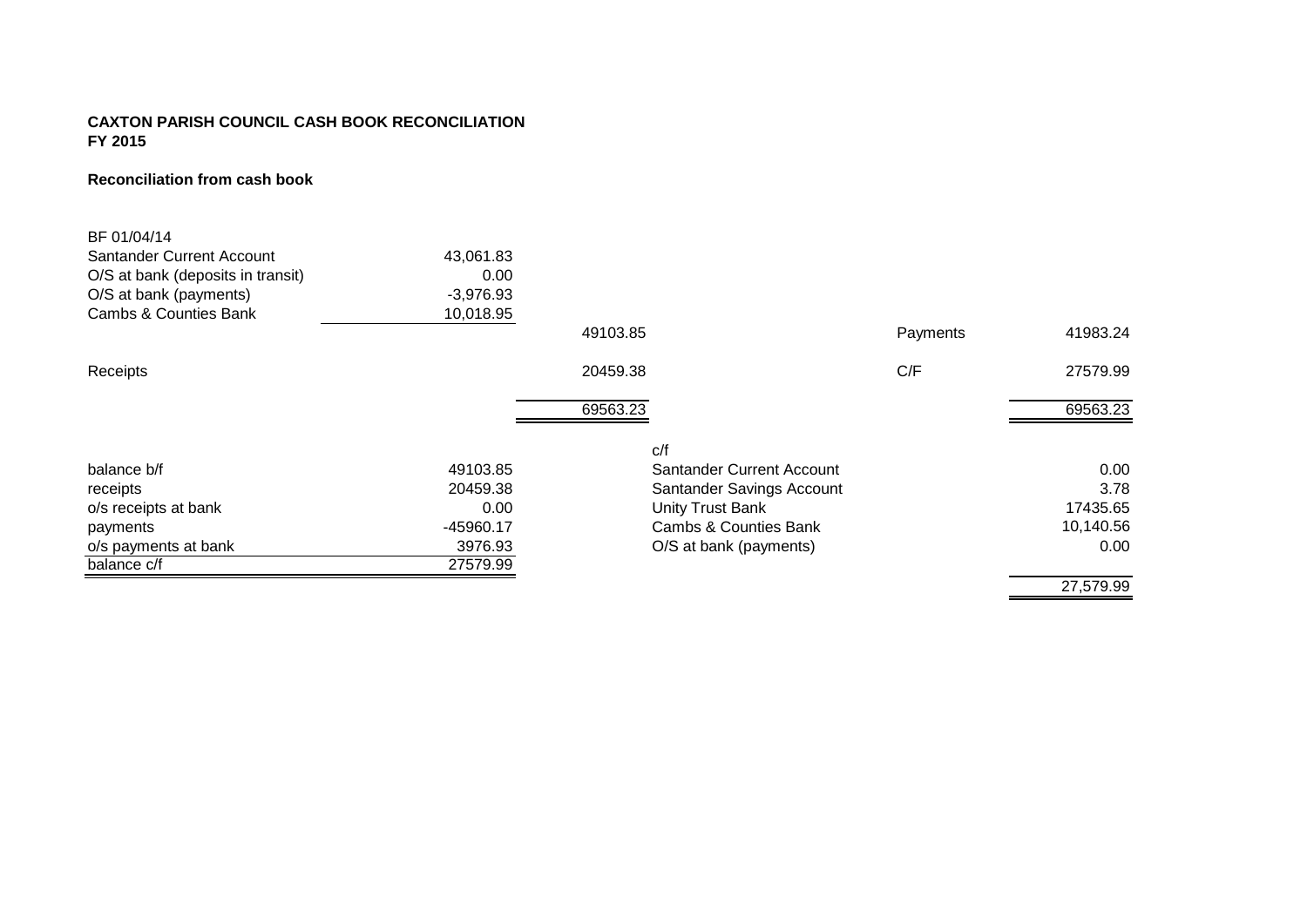|                        |                         |             |               | 31/03/2015      | 31/12/2014      | 01/01/2015                  | 01/12/2014          | 01/11/2014          | 01/10/2014          | 01/09/2014          | 01/08/2014          | 01/07/2014          | 01/06/2014      | 01/05/2014          |                  | 02/09/2014  | 18/09/2014  | 07/05/2014          | 28/07/2014               | 13/05/2014                | 10/04/2014  | 01/04/2014          |                    | <b>DATE</b>                                            |                                                      |
|------------------------|-------------------------|-------------|---------------|-----------------|-----------------|-----------------------------|---------------------|---------------------|---------------------|---------------------|---------------------|---------------------|-----------------|---------------------|------------------|-------------|-------------|---------------------|--------------------------|---------------------------|-------------|---------------------|--------------------|--------------------------------------------------------|------------------------------------------------------|
|                        |                         |             |               | $\vec{0}$       | $\vec{8}$       | $\vec{v}$                   | $\vec{0}$           | G                   | $\frac{1}{4}$       | ω                   | N                   |                     | $\vec{o}$       | 6                   | $\infty$         |             | თ           | cл                  | 4                        | ω                         | $\sim$      |                     |                    | REF                                                    |                                                      |
| B/F PLUS RECEIPTS 2015 | <b>FOTAL OS AT BANK</b> | O/S at bank | <b>TOTALS</b> | UNITY BANK      | UNITY BANK      | <b>C&amp;C BANK</b>         | <b>C&amp;C BANK</b> | <b>C&amp;C BANK</b> | <b>C&amp;C BANK</b> | <b>C&amp;C BANK</b> | <b>C&amp;C BANK</b> | <b>C&amp;C BANK</b> | C&C BANK        | <b>C&amp;C BANK</b> | <b>SANTANDER</b> | <b>HMRC</b> | <b>SCDC</b> | ခြင်း               | <b>SCDC</b>              | <b>SCDC</b>               | <b>SCDC</b> | <b>C&amp;C BANK</b> | <b>BALANCE B/F</b> |                                                        | <b>CAXTON PARISH COUNCIL RECEIPTS FY ENDING 2015</b> |
|                        |                         |             |               | <b>INTEREST</b> | <b>INTEREST</b> | <b>INTEREST</b><br>INTEREST |                     | <b>INTEREST</b>     | <b>NTEREST</b>      | <b>NTEREST</b>      | <b>NTEREST</b>      | <b>INTEREST</b>     | <b>INTEREST</b> | <b>INTEREST</b>     | <b>INTEREST</b>  | VAT         | PRECEPT     | <b>VERGES GRANT</b> | S106 R/O CROSS KEYS      | <b>NOTICE BOARD GRANT</b> | PRECEPT     | <b>INTEREST</b>     |                    |                                                        |                                                      |
| 69563.23               | 0.00                    |             | 20459.38      | 6.08            | 3.49            | 12.39                       | 11.97               | 12.36               | 11.94               | 12.33               | 12.31               | 11.91               | 12.28           | 11.87               | 3.78             | 552.45      | 7500.00     | 331.51              | $\frac{800.00}{3640.46}$ |                           | 7500.00     | 12.25               | 49103.85           | <b>GROSS</b>                                           |                                                      |
|                        | <b>0.00</b>             |             | 552.45        |                 |                 |                             |                     |                     |                     |                     |                     |                     |                 |                     |                  | 552.45      |             |                     |                          |                           |             |                     |                    | <b>TAY</b>                                             |                                                      |
|                        | 000                     |             | 19906.93      | 8.08            | 3.49            | 12.39                       | 11.97               | 12.36               | 11.94               | 12.33               | 12.31               | 11.91               | 12.28           | 11.87               | 3.78             | 0.00        | 7500.00     | 331.51              | $\frac{800.00}{3640.46}$ |                           | 7500.00     | 12.25               |                    | NET                                                    |                                                      |
|                        | <b>0.00</b>             |             | o.o           |                 |                 |                             |                     |                     |                     |                     |                     |                     |                 |                     |                  |             |             |                     |                          |                           |             |                     |                    | <b>ADVERTISING</b>                                     |                                                      |
|                        | $\frac{1}{8}$           |             | 331.51        |                 |                 |                             |                     |                     |                     |                     |                     |                     |                 |                     |                  |             |             | 331.51              |                          |                           |             |                     |                    | & GRANTS<br><b>SERVICES</b><br><b>AGENCY</b>           |                                                      |
|                        | <b>0.00</b>             |             | 0.00          |                 |                 |                             |                     |                     |                     |                     |                     |                     |                 |                     |                  |             |             |                     |                          |                           |             |                     |                    | <b>NINOA</b><br><b>GENERAL</b>                         |                                                      |
|                        | <b>00°</b>              |             | 15000.00      |                 |                 |                             |                     |                     |                     |                     |                     |                     |                 |                     |                  |             | 7500.00     |                     |                          |                           | 7500.00     |                     |                    | <b>PRECEPT</b>                                         |                                                      |
|                        | 00.0                    |             | 134.96        | 8.08            | 3.49            | 12.39                       | 11.97               | 12.36               | 11.94               | 12.33               | 12.31               | 11.91               | 12.28           | 11.87               | 3.78             |             |             |                     |                          |                           |             | 12.25               |                    |                                                        |                                                      |
|                        | <b>00°</b>              |             | 0.00          |                 |                 |                             |                     |                     |                     |                     |                     |                     |                 |                     |                  |             |             |                     |                          |                           |             |                     |                    | <b>INTEREST PROJECTS</b><br><b>SPECIAL</b>             |                                                      |
|                        | <b>0.00</b>             |             | o.o           |                 |                 |                             |                     |                     |                     |                     |                     |                     |                 |                     |                  |             |             |                     |                          |                           |             |                     |                    | <b>MAINT.</b><br><b>ASSETS</b><br><b>VILLAGE &amp;</b> |                                                      |
|                        | 0.00                    |             | 00.00         |                 |                 |                             |                     |                     |                     |                     |                     |                     |                 |                     |                  |             |             |                     |                          |                           |             |                     |                    | <b>MISC</b>                                            |                                                      |
|                        | o.oo                    |             | 4440.46       |                 |                 |                             |                     |                     |                     |                     |                     |                     |                 |                     |                  |             |             |                     | 3640.46                  | 800.00                    |             |                     |                    | S<br><b>RESERVE</b>                                    |                                                      |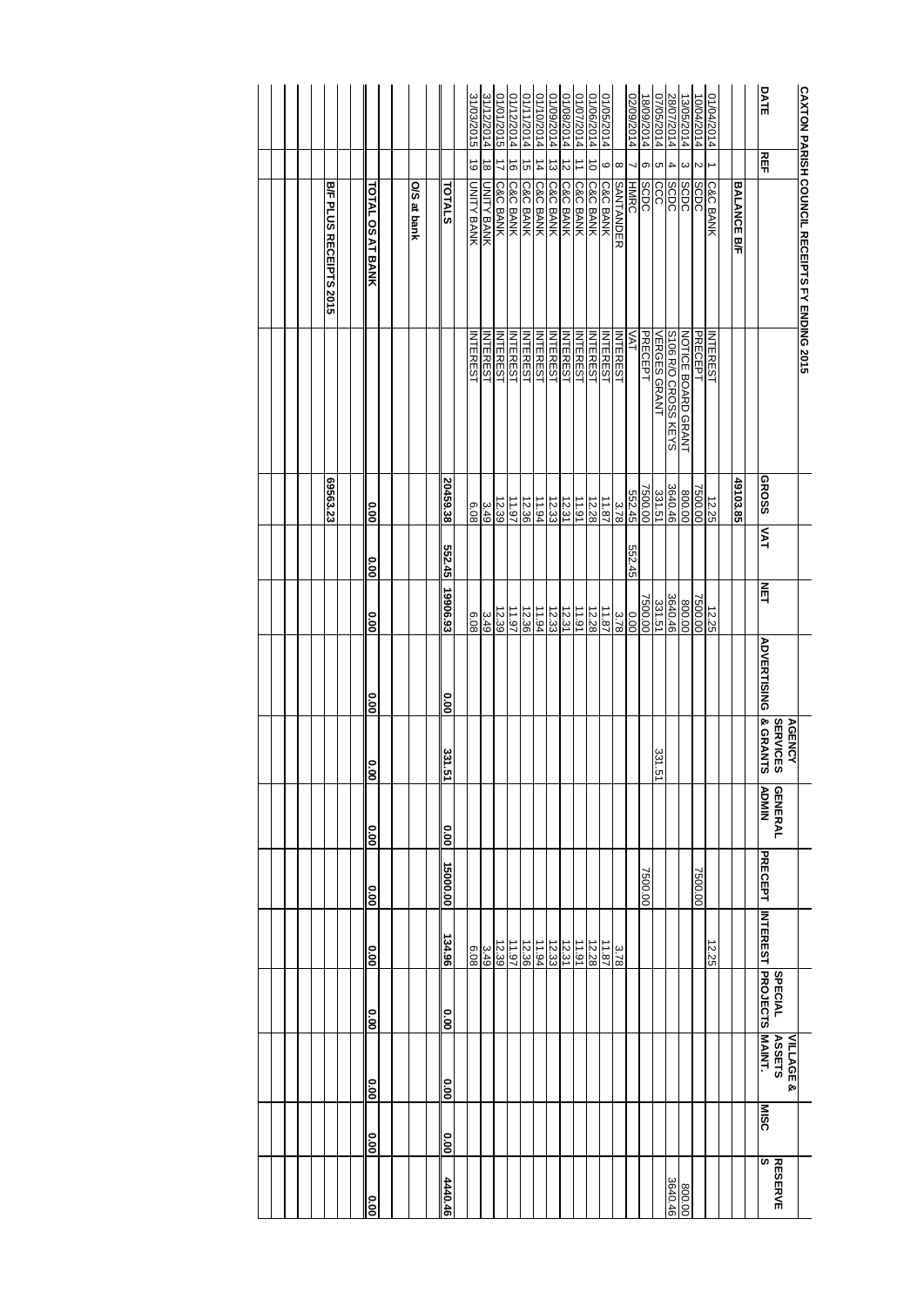| <b>DATE</b><br><b>CAXTON PARISH COUNCIL PAYMENTS FY ENDING 2015</b><br>08/05/2014<br>08/05/2014<br>08/05/2014<br>01/04/2014<br>30/09/2014<br>08/05/2014<br>08/05/2014<br>102/90/80<br>48/05/2014<br>08/05/2014<br>08/05/2014<br>08/05/2014<br>26/03/2014<br>11/09/2014<br>11/09/2014<br>10/07/2014<br>16/04/2014<br>26/03/2014<br>18/03/2014<br>13/10/2014<br>11/08/2014<br>11/09/2014<br>1/09/2014<br>10/07/2014<br>10/07/2014<br>10/07/2014<br>10/07/2014<br>10/07/2014<br>13/03/2014<br>13/03/2014<br>13/11/2014<br>13/11/2014<br>13/11/2014<br>13/11/2014<br>13/11/2014<br>13/11/2014<br>13/11/2014<br>11/09/2014<br>11/09/2014<br>10/07/2014<br>10/07/2014<br>10/07/2014<br>10/07/2014<br>13/03/2014<br>13/03/2014<br>13/11/2014<br>11/09/2014<br>10/07/2014<br>3/11/2014<br><b>REF PAYEE</b><br>8<br>698 B STEWARD<br>695 CAMBS ACRE<br>694 LGS SERVICES<br>E69<br>692 LGS SERVICES<br>689 HMRC<br>671 AMEY CESPA<br>686 LG STOEHR<br>678 CAPALC<br>006 LGS SERVICES<br>675 LG STOEHR<br>003 BUCHANS<br>697 LGS SERVICES<br>967 CAXTON PCC<br>705 CAME AND CO<br>701 HMRC<br>688 B STEWARD<br>681 LG STOEHR<br>674 PENDRILL PUBLICATIONS<br>966 NOTICEBOARD CO<br>958 CAMBS ACRE<br>009 BOURN PC<br>005 ALGAR SIGNCRAFT<br>002 BUCHANS<br>706<br>969<br>691 BUCHANS<br>069<br><b>G85</b><br>683 CANALBS<br>680 PLAYSAFETY LTD<br>677 BUCHANS<br>0/9<br>958 CAMBS ACRE<br>970 FLP<br>673 CAXTON VH<br>800<br>007 B STEWARD<br><b>DO4</b><br><b>PO1</b><br>702<br>700<br>669<br>687 LG STOEHR<br>P89<br>679 NOEL HART<br>672 CAME AND CO<br>704<br>$\overline{a}$<br><b>PKF LITTLEJOHN</b><br>LG STOEHR<br><b>BUCHANS</b><br><b>BUCHANS</b><br>LG STOEHR<br>LG STOEHR<br>FL5<br>ccc<br><b>BUCHANS</b><br>LGS<br>SERVICES<br><b>B STEWARD</b><br><b>SCDC</b><br><b>SCDC</b><br>LGS SERVICES<br>LGS SERVICES<br>LG STOEHR<br>O/S AT BANK FY ENDING 14<br>PAYMENTS FYE 15<br>total outstanding<br><b>SALARY</b><br>PLAY AREA SIGN<br>GRASS CUTTING<br><b>SALARY</b><br>PAYE<br><b>SALARY</b><br><b>SALARY</b><br><b>SALARY</b><br>VH MEMBERSHIP<br><b>STREET LIGHTING</b><br><b>ADMIN SUPPORT</b><br>GRASS CUTTING<br><b>GRASS CUTTING</b><br><b>PAYE</b><br><b>SALARY</b><br><b>SALARY</b><br><b>SALARY</b><br><b>ADMIN SUPPORT</b><br><b>ADMIN SUPPORT</b><br><b>SALARY</b><br>PLAY AREA INSPECTION<br><b>AFFILIATION FEE</b><br>GRASS CUTTING<br><b>SALARY</b><br><b>ADVERTISING REVENUE</b><br>AFFILIATION (CANCELLED)<br>WEBSITE HOSTING<br><b>S137</b><br><b>SRD PART FUNDING</b><br><b>VILLAGE HALL RENT</b><br><b>AFFILIATION FEE</b><br>NOTICEBOARDS<br><b>SALARY</b><br><b>ADMIN SUPPORT</b><br><b>ADMIN SUPPORT</b><br>GRASS CUTTING<br><b>AUDIT</b><br><b>INSURANCE</b><br>GRASS CUTTING<br><b>GRASS CUTTING</b><br><b>ADMIN SUPPORT</b><br>SWING SEAT<br><b>ADMIN SUPPORT</b><br>NOTICE BOARD INSTALL<br><b>SALARY</b><br>PLAY EQUIPMENT<br><b><i>TRAFFIC CONSULTANT</i></b><br>ELECTION COSTS<br>INTERNAL AUDIT<br><b>INSURANCE</b><br>GROSS<br>26721.61<br>3976.93<br>2004.10<br>000.00<br>872.40<br>479.91<br>454.80<br>545.32<br>886.31<br>445.19<br>413.70<br>474.01<br>370.00<br>191.07<br>373.20<br>307.23<br>109.30<br>395.73<br>240.00<br>384.00<br>384.00<br>384.00<br>109.10<br>103.20<br>232.80<br>109.10<br>436.74<br>131.68<br>109.10<br>141.60<br>109.10<br>109.30<br>105.00<br>109.30<br>109.30<br>100.00<br>85.00<br>09'28<br>21.74<br>76.20<br>09'76<br>$-48.00$<br>51.43<br>22.57<br>88.80<br>48.00<br>21.94<br>21.94<br>48.00<br>$\frac{1}{2}$<br><b>VAT</b><br>4453.59<br>145.40<br>153.40<br>147.26<br>64.00<br>68.46<br>62.20<br>99'99<br>64.00<br>12.70<br>64.00<br>64.00<br>17.20<br>$-8.00$<br>38.80<br>78.92<br>75.80<br>23.60<br>40.00<br>14.80<br>71.86<br>73.58<br>77.33<br>8.00<br>8.00<br>NET<br>22268.02<br>3823.53<br>2004.10<br>000.00<br>545.32<br>371.61<br>345.24<br>311.00<br>307.23<br>109.30<br>330.07<br>194.00<br>400.99<br>379.00<br>118.00<br>200.00<br>320.00<br>364.88<br>320.00<br>109.10<br>396.68<br>370.00<br>191.07<br>727.00<br>109.10<br>109.10<br>739.05<br>320.00<br>131.68<br>109.10<br>185.00<br>320.00<br>109.30<br>109.30<br>109.30<br>100.00<br>-40.00<br>105.00<br>51.43<br>87.60<br>21.74<br>63.50<br>0926<br>21.94<br>86.00<br>22.57<br>74.00<br>40.00<br>21.94<br>40.00<br>$\overline{001}$<br>AGENCY<br>SERVICES<br>183.00<br>183.00<br>183.00<br>183.00<br>183.00<br>183.00<br>°00<br><b>ADVERTISING</b><br>100.00<br>。<br>8<br><b>MISC</b><br>200.00<br>545.32<br>126.82<br>105.00<br>191.07<br>131.68<br>122.51<br>$-40.00$<br>91.43<br>55.90<br>83.89<br>12.06<br>71.07<br>51.43<br>40.00<br><b>GENERAL ADMIN</b><br><b>SALARIES</b><br>109.10<br>109.10<br>109.30<br>109.30<br>109.30<br>109.10<br>109.30<br>109.10<br>09'28<br>97.44<br>09'76<br>21.94<br>21.74<br>21.94<br>22.57<br><b>00.00</b> | 488.00                                                                                                                                                                                                                                                                                                                                                                                                                                                                                                                         |
|-----------------------------------------------------------------------------------------------------------------------------------------------------------------------------------------------------------------------------------------------------------------------------------------------------------------------------------------------------------------------------------------------------------------------------------------------------------------------------------------------------------------------------------------------------------------------------------------------------------------------------------------------------------------------------------------------------------------------------------------------------------------------------------------------------------------------------------------------------------------------------------------------------------------------------------------------------------------------------------------------------------------------------------------------------------------------------------------------------------------------------------------------------------------------------------------------------------------------------------------------------------------------------------------------------------------------------------------------------------------------------------------------------------------------------------------------------------------------------------------------------------------------------------------------------------------------------------------------------------------------------------------------------------------------------------------------------------------------------------------------------------------------------------------------------------------------------------------------------------------------------------------------------------------------------------------------------------------------------------------------------------------------------------------------------------------------------------------------------------------------------------------------------------------------------------------------------------------------------------------------------------------------------------------------------------------------------------------------------------------------------------------------------------------------------------------------------------------------------------------------------------------------------------------------------------------------------------------------------------------------------------------------------------------------------------------------------------------------------------------------------------------------------------------------------------------------------------------------------------------------------------------------------------------------------------------------------------------------------------------------------------------------------------------------------------------------------------------------------------------------------------------------------------------------------------------------------------------------------------------------------------------------------------------------------------------------------------------------------------------------------------------------------------------------------------------------------------------------------------------------------------------------------------------------------------------------------------------------------------------------------------------------------------------------------------------------------------------------------------------------------------------------------------------------------------------------------------------------------------------------------------------------------------------------------------------------------------------------------------------------------------------------------------------------------------------------------------------------------------------------------------------------------------------------------------------------------------------------------------------------------------------------------------------------------------------------------------------------------------------------------------------------------------------------------------------------------------------------------------------------------------------------------------------------------------------------------------------------------------------------------------------------------------------------------------------------------------------------------------------------------------------------------------------|--------------------------------------------------------------------------------------------------------------------------------------------------------------------------------------------------------------------------------------------------------------------------------------------------------------------------------------------------------------------------------------------------------------------------------------------------------------------------------------------------------------------------------|
|                                                                                                                                                                                                                                                                                                                                                                                                                                                                                                                                                                                                                                                                                                                                                                                                                                                                                                                                                                                                                                                                                                                                                                                                                                                                                                                                                                                                                                                                                                                                                                                                                                                                                                                                                                                                                                                                                                                                                                                                                                                                                                                                                                                                                                                                                                                                                                                                                                                                                                                                                                                                                                                                                                                                                                                                                                                                                                                                                                                                                                                                                                                                                                                                                                                                                                                                                                                                                                                                                                                                                                                                                                                                                                                                                                                                                                                                                                                                                                                                                                                                                                                                                                                                                                                                                                                                                                                                                                                                                                                                                                                                                                                                                                                                                                                         |                                                                                                                                                                                                                                                                                                                                                                                                                                                                                                                                |
|                                                                                                                                                                                                                                                                                                                                                                                                                                                                                                                                                                                                                                                                                                                                                                                                                                                                                                                                                                                                                                                                                                                                                                                                                                                                                                                                                                                                                                                                                                                                                                                                                                                                                                                                                                                                                                                                                                                                                                                                                                                                                                                                                                                                                                                                                                                                                                                                                                                                                                                                                                                                                                                                                                                                                                                                                                                                                                                                                                                                                                                                                                                                                                                                                                                                                                                                                                                                                                                                                                                                                                                                                                                                                                                                                                                                                                                                                                                                                                                                                                                                                                                                                                                                                                                                                                                                                                                                                                                                                                                                                                                                                                                                                                                                                                                         |                                                                                                                                                                                                                                                                                                                                                                                                                                                                                                                                |
|                                                                                                                                                                                                                                                                                                                                                                                                                                                                                                                                                                                                                                                                                                                                                                                                                                                                                                                                                                                                                                                                                                                                                                                                                                                                                                                                                                                                                                                                                                                                                                                                                                                                                                                                                                                                                                                                                                                                                                                                                                                                                                                                                                                                                                                                                                                                                                                                                                                                                                                                                                                                                                                                                                                                                                                                                                                                                                                                                                                                                                                                                                                                                                                                                                                                                                                                                                                                                                                                                                                                                                                                                                                                                                                                                                                                                                                                                                                                                                                                                                                                                                                                                                                                                                                                                                                                                                                                                                                                                                                                                                                                                                                                                                                                                                                         |                                                                                                                                                                                                                                                                                                                                                                                                                                                                                                                                |
|                                                                                                                                                                                                                                                                                                                                                                                                                                                                                                                                                                                                                                                                                                                                                                                                                                                                                                                                                                                                                                                                                                                                                                                                                                                                                                                                                                                                                                                                                                                                                                                                                                                                                                                                                                                                                                                                                                                                                                                                                                                                                                                                                                                                                                                                                                                                                                                                                                                                                                                                                                                                                                                                                                                                                                                                                                                                                                                                                                                                                                                                                                                                                                                                                                                                                                                                                                                                                                                                                                                                                                                                                                                                                                                                                                                                                                                                                                                                                                                                                                                                                                                                                                                                                                                                                                                                                                                                                                                                                                                                                                                                                                                                                                                                                                                         | 274.17                                                                                                                                                                                                                                                                                                                                                                                                                                                                                                                         |
|                                                                                                                                                                                                                                                                                                                                                                                                                                                                                                                                                                                                                                                                                                                                                                                                                                                                                                                                                                                                                                                                                                                                                                                                                                                                                                                                                                                                                                                                                                                                                                                                                                                                                                                                                                                                                                                                                                                                                                                                                                                                                                                                                                                                                                                                                                                                                                                                                                                                                                                                                                                                                                                                                                                                                                                                                                                                                                                                                                                                                                                                                                                                                                                                                                                                                                                                                                                                                                                                                                                                                                                                                                                                                                                                                                                                                                                                                                                                                                                                                                                                                                                                                                                                                                                                                                                                                                                                                                                                                                                                                                                                                                                                                                                                                                                         |                                                                                                                                                                                                                                                                                                                                                                                                                                                                                                                                |
|                                                                                                                                                                                                                                                                                                                                                                                                                                                                                                                                                                                                                                                                                                                                                                                                                                                                                                                                                                                                                                                                                                                                                                                                                                                                                                                                                                                                                                                                                                                                                                                                                                                                                                                                                                                                                                                                                                                                                                                                                                                                                                                                                                                                                                                                                                                                                                                                                                                                                                                                                                                                                                                                                                                                                                                                                                                                                                                                                                                                                                                                                                                                                                                                                                                                                                                                                                                                                                                                                                                                                                                                                                                                                                                                                                                                                                                                                                                                                                                                                                                                                                                                                                                                                                                                                                                                                                                                                                                                                                                                                                                                                                                                                                                                                                                         | 274.17                                                                                                                                                                                                                                                                                                                                                                                                                                                                                                                         |
|                                                                                                                                                                                                                                                                                                                                                                                                                                                                                                                                                                                                                                                                                                                                                                                                                                                                                                                                                                                                                                                                                                                                                                                                                                                                                                                                                                                                                                                                                                                                                                                                                                                                                                                                                                                                                                                                                                                                                                                                                                                                                                                                                                                                                                                                                                                                                                                                                                                                                                                                                                                                                                                                                                                                                                                                                                                                                                                                                                                                                                                                                                                                                                                                                                                                                                                                                                                                                                                                                                                                                                                                                                                                                                                                                                                                                                                                                                                                                                                                                                                                                                                                                                                                                                                                                                                                                                                                                                                                                                                                                                                                                                                                                                                                                                                         |                                                                                                                                                                                                                                                                                                                                                                                                                                                                                                                                |
|                                                                                                                                                                                                                                                                                                                                                                                                                                                                                                                                                                                                                                                                                                                                                                                                                                                                                                                                                                                                                                                                                                                                                                                                                                                                                                                                                                                                                                                                                                                                                                                                                                                                                                                                                                                                                                                                                                                                                                                                                                                                                                                                                                                                                                                                                                                                                                                                                                                                                                                                                                                                                                                                                                                                                                                                                                                                                                                                                                                                                                                                                                                                                                                                                                                                                                                                                                                                                                                                                                                                                                                                                                                                                                                                                                                                                                                                                                                                                                                                                                                                                                                                                                                                                                                                                                                                                                                                                                                                                                                                                                                                                                                                                                                                                                                         | 118.00                                                                                                                                                                                                                                                                                                                                                                                                                                                                                                                         |
|                                                                                                                                                                                                                                                                                                                                                                                                                                                                                                                                                                                                                                                                                                                                                                                                                                                                                                                                                                                                                                                                                                                                                                                                                                                                                                                                                                                                                                                                                                                                                                                                                                                                                                                                                                                                                                                                                                                                                                                                                                                                                                                                                                                                                                                                                                                                                                                                                                                                                                                                                                                                                                                                                                                                                                                                                                                                                                                                                                                                                                                                                                                                                                                                                                                                                                                                                                                                                                                                                                                                                                                                                                                                                                                                                                                                                                                                                                                                                                                                                                                                                                                                                                                                                                                                                                                                                                                                                                                                                                                                                                                                                                                                                                                                                                                         |                                                                                                                                                                                                                                                                                                                                                                                                                                                                                                                                |
|                                                                                                                                                                                                                                                                                                                                                                                                                                                                                                                                                                                                                                                                                                                                                                                                                                                                                                                                                                                                                                                                                                                                                                                                                                                                                                                                                                                                                                                                                                                                                                                                                                                                                                                                                                                                                                                                                                                                                                                                                                                                                                                                                                                                                                                                                                                                                                                                                                                                                                                                                                                                                                                                                                                                                                                                                                                                                                                                                                                                                                                                                                                                                                                                                                                                                                                                                                                                                                                                                                                                                                                                                                                                                                                                                                                                                                                                                                                                                                                                                                                                                                                                                                                                                                                                                                                                                                                                                                                                                                                                                                                                                                                                                                                                                                                         |                                                                                                                                                                                                                                                                                                                                                                                                                                                                                                                                |
|                                                                                                                                                                                                                                                                                                                                                                                                                                                                                                                                                                                                                                                                                                                                                                                                                                                                                                                                                                                                                                                                                                                                                                                                                                                                                                                                                                                                                                                                                                                                                                                                                                                                                                                                                                                                                                                                                                                                                                                                                                                                                                                                                                                                                                                                                                                                                                                                                                                                                                                                                                                                                                                                                                                                                                                                                                                                                                                                                                                                                                                                                                                                                                                                                                                                                                                                                                                                                                                                                                                                                                                                                                                                                                                                                                                                                                                                                                                                                                                                                                                                                                                                                                                                                                                                                                                                                                                                                                                                                                                                                                                                                                                                                                                                                                                         |                                                                                                                                                                                                                                                                                                                                                                                                                                                                                                                                |
|                                                                                                                                                                                                                                                                                                                                                                                                                                                                                                                                                                                                                                                                                                                                                                                                                                                                                                                                                                                                                                                                                                                                                                                                                                                                                                                                                                                                                                                                                                                                                                                                                                                                                                                                                                                                                                                                                                                                                                                                                                                                                                                                                                                                                                                                                                                                                                                                                                                                                                                                                                                                                                                                                                                                                                                                                                                                                                                                                                                                                                                                                                                                                                                                                                                                                                                                                                                                                                                                                                                                                                                                                                                                                                                                                                                                                                                                                                                                                                                                                                                                                                                                                                                                                                                                                                                                                                                                                                                                                                                                                                                                                                                                                                                                                                                         |                                                                                                                                                                                                                                                                                                                                                                                                                                                                                                                                |
|                                                                                                                                                                                                                                                                                                                                                                                                                                                                                                                                                                                                                                                                                                                                                                                                                                                                                                                                                                                                                                                                                                                                                                                                                                                                                                                                                                                                                                                                                                                                                                                                                                                                                                                                                                                                                                                                                                                                                                                                                                                                                                                                                                                                                                                                                                                                                                                                                                                                                                                                                                                                                                                                                                                                                                                                                                                                                                                                                                                                                                                                                                                                                                                                                                                                                                                                                                                                                                                                                                                                                                                                                                                                                                                                                                                                                                                                                                                                                                                                                                                                                                                                                                                                                                                                                                                                                                                                                                                                                                                                                                                                                                                                                                                                                                                         | 137.00                                                                                                                                                                                                                                                                                                                                                                                                                                                                                                                         |
|                                                                                                                                                                                                                                                                                                                                                                                                                                                                                                                                                                                                                                                                                                                                                                                                                                                                                                                                                                                                                                                                                                                                                                                                                                                                                                                                                                                                                                                                                                                                                                                                                                                                                                                                                                                                                                                                                                                                                                                                                                                                                                                                                                                                                                                                                                                                                                                                                                                                                                                                                                                                                                                                                                                                                                                                                                                                                                                                                                                                                                                                                                                                                                                                                                                                                                                                                                                                                                                                                                                                                                                                                                                                                                                                                                                                                                                                                                                                                                                                                                                                                                                                                                                                                                                                                                                                                                                                                                                                                                                                                                                                                                                                                                                                                                                         |                                                                                                                                                                                                                                                                                                                                                                                                                                                                                                                                |
|                                                                                                                                                                                                                                                                                                                                                                                                                                                                                                                                                                                                                                                                                                                                                                                                                                                                                                                                                                                                                                                                                                                                                                                                                                                                                                                                                                                                                                                                                                                                                                                                                                                                                                                                                                                                                                                                                                                                                                                                                                                                                                                                                                                                                                                                                                                                                                                                                                                                                                                                                                                                                                                                                                                                                                                                                                                                                                                                                                                                                                                                                                                                                                                                                                                                                                                                                                                                                                                                                                                                                                                                                                                                                                                                                                                                                                                                                                                                                                                                                                                                                                                                                                                                                                                                                                                                                                                                                                                                                                                                                                                                                                                                                                                                                                                         |                                                                                                                                                                                                                                                                                                                                                                                                                                                                                                                                |
|                                                                                                                                                                                                                                                                                                                                                                                                                                                                                                                                                                                                                                                                                                                                                                                                                                                                                                                                                                                                                                                                                                                                                                                                                                                                                                                                                                                                                                                                                                                                                                                                                                                                                                                                                                                                                                                                                                                                                                                                                                                                                                                                                                                                                                                                                                                                                                                                                                                                                                                                                                                                                                                                                                                                                                                                                                                                                                                                                                                                                                                                                                                                                                                                                                                                                                                                                                                                                                                                                                                                                                                                                                                                                                                                                                                                                                                                                                                                                                                                                                                                                                                                                                                                                                                                                                                                                                                                                                                                                                                                                                                                                                                                                                                                                                                         |                                                                                                                                                                                                                                                                                                                                                                                                                                                                                                                                |
|                                                                                                                                                                                                                                                                                                                                                                                                                                                                                                                                                                                                                                                                                                                                                                                                                                                                                                                                                                                                                                                                                                                                                                                                                                                                                                                                                                                                                                                                                                                                                                                                                                                                                                                                                                                                                                                                                                                                                                                                                                                                                                                                                                                                                                                                                                                                                                                                                                                                                                                                                                                                                                                                                                                                                                                                                                                                                                                                                                                                                                                                                                                                                                                                                                                                                                                                                                                                                                                                                                                                                                                                                                                                                                                                                                                                                                                                                                                                                                                                                                                                                                                                                                                                                                                                                                                                                                                                                                                                                                                                                                                                                                                                                                                                                                                         |                                                                                                                                                                                                                                                                                                                                                                                                                                                                                                                                |
|                                                                                                                                                                                                                                                                                                                                                                                                                                                                                                                                                                                                                                                                                                                                                                                                                                                                                                                                                                                                                                                                                                                                                                                                                                                                                                                                                                                                                                                                                                                                                                                                                                                                                                                                                                                                                                                                                                                                                                                                                                                                                                                                                                                                                                                                                                                                                                                                                                                                                                                                                                                                                                                                                                                                                                                                                                                                                                                                                                                                                                                                                                                                                                                                                                                                                                                                                                                                                                                                                                                                                                                                                                                                                                                                                                                                                                                                                                                                                                                                                                                                                                                                                                                                                                                                                                                                                                                                                                                                                                                                                                                                                                                                                                                                                                                         |                                                                                                                                                                                                                                                                                                                                                                                                                                                                                                                                |
|                                                                                                                                                                                                                                                                                                                                                                                                                                                                                                                                                                                                                                                                                                                                                                                                                                                                                                                                                                                                                                                                                                                                                                                                                                                                                                                                                                                                                                                                                                                                                                                                                                                                                                                                                                                                                                                                                                                                                                                                                                                                                                                                                                                                                                                                                                                                                                                                                                                                                                                                                                                                                                                                                                                                                                                                                                                                                                                                                                                                                                                                                                                                                                                                                                                                                                                                                                                                                                                                                                                                                                                                                                                                                                                                                                                                                                                                                                                                                                                                                                                                                                                                                                                                                                                                                                                                                                                                                                                                                                                                                                                                                                                                                                                                                                                         | 655.16                                                                                                                                                                                                                                                                                                                                                                                                                                                                                                                         |
|                                                                                                                                                                                                                                                                                                                                                                                                                                                                                                                                                                                                                                                                                                                                                                                                                                                                                                                                                                                                                                                                                                                                                                                                                                                                                                                                                                                                                                                                                                                                                                                                                                                                                                                                                                                                                                                                                                                                                                                                                                                                                                                                                                                                                                                                                                                                                                                                                                                                                                                                                                                                                                                                                                                                                                                                                                                                                                                                                                                                                                                                                                                                                                                                                                                                                                                                                                                                                                                                                                                                                                                                                                                                                                                                                                                                                                                                                                                                                                                                                                                                                                                                                                                                                                                                                                                                                                                                                                                                                                                                                                                                                                                                                                                                                                                         |                                                                                                                                                                                                                                                                                                                                                                                                                                                                                                                                |
|                                                                                                                                                                                                                                                                                                                                                                                                                                                                                                                                                                                                                                                                                                                                                                                                                                                                                                                                                                                                                                                                                                                                                                                                                                                                                                                                                                                                                                                                                                                                                                                                                                                                                                                                                                                                                                                                                                                                                                                                                                                                                                                                                                                                                                                                                                                                                                                                                                                                                                                                                                                                                                                                                                                                                                                                                                                                                                                                                                                                                                                                                                                                                                                                                                                                                                                                                                                                                                                                                                                                                                                                                                                                                                                                                                                                                                                                                                                                                                                                                                                                                                                                                                                                                                                                                                                                                                                                                                                                                                                                                                                                                                                                                                                                                                                         | 40.00                                                                                                                                                                                                                                                                                                                                                                                                                                                                                                                          |
|                                                                                                                                                                                                                                                                                                                                                                                                                                                                                                                                                                                                                                                                                                                                                                                                                                                                                                                                                                                                                                                                                                                                                                                                                                                                                                                                                                                                                                                                                                                                                                                                                                                                                                                                                                                                                                                                                                                                                                                                                                                                                                                                                                                                                                                                                                                                                                                                                                                                                                                                                                                                                                                                                                                                                                                                                                                                                                                                                                                                                                                                                                                                                                                                                                                                                                                                                                                                                                                                                                                                                                                                                                                                                                                                                                                                                                                                                                                                                                                                                                                                                                                                                                                                                                                                                                                                                                                                                                                                                                                                                                                                                                                                                                                                                                                         |                                                                                                                                                                                                                                                                                                                                                                                                                                                                                                                                |
|                                                                                                                                                                                                                                                                                                                                                                                                                                                                                                                                                                                                                                                                                                                                                                                                                                                                                                                                                                                                                                                                                                                                                                                                                                                                                                                                                                                                                                                                                                                                                                                                                                                                                                                                                                                                                                                                                                                                                                                                                                                                                                                                                                                                                                                                                                                                                                                                                                                                                                                                                                                                                                                                                                                                                                                                                                                                                                                                                                                                                                                                                                                                                                                                                                                                                                                                                                                                                                                                                                                                                                                                                                                                                                                                                                                                                                                                                                                                                                                                                                                                                                                                                                                                                                                                                                                                                                                                                                                                                                                                                                                                                                                                                                                                                                                         | 274.17                                                                                                                                                                                                                                                                                                                                                                                                                                                                                                                         |
|                                                                                                                                                                                                                                                                                                                                                                                                                                                                                                                                                                                                                                                                                                                                                                                                                                                                                                                                                                                                                                                                                                                                                                                                                                                                                                                                                                                                                                                                                                                                                                                                                                                                                                                                                                                                                                                                                                                                                                                                                                                                                                                                                                                                                                                                                                                                                                                                                                                                                                                                                                                                                                                                                                                                                                                                                                                                                                                                                                                                                                                                                                                                                                                                                                                                                                                                                                                                                                                                                                                                                                                                                                                                                                                                                                                                                                                                                                                                                                                                                                                                                                                                                                                                                                                                                                                                                                                                                                                                                                                                                                                                                                                                                                                                                                                         |                                                                                                                                                                                                                                                                                                                                                                                                                                                                                                                                |
|                                                                                                                                                                                                                                                                                                                                                                                                                                                                                                                                                                                                                                                                                                                                                                                                                                                                                                                                                                                                                                                                                                                                                                                                                                                                                                                                                                                                                                                                                                                                                                                                                                                                                                                                                                                                                                                                                                                                                                                                                                                                                                                                                                                                                                                                                                                                                                                                                                                                                                                                                                                                                                                                                                                                                                                                                                                                                                                                                                                                                                                                                                                                                                                                                                                                                                                                                                                                                                                                                                                                                                                                                                                                                                                                                                                                                                                                                                                                                                                                                                                                                                                                                                                                                                                                                                                                                                                                                                                                                                                                                                                                                                                                                                                                                                                         |                                                                                                                                                                                                                                                                                                                                                                                                                                                                                                                                |
|                                                                                                                                                                                                                                                                                                                                                                                                                                                                                                                                                                                                                                                                                                                                                                                                                                                                                                                                                                                                                                                                                                                                                                                                                                                                                                                                                                                                                                                                                                                                                                                                                                                                                                                                                                                                                                                                                                                                                                                                                                                                                                                                                                                                                                                                                                                                                                                                                                                                                                                                                                                                                                                                                                                                                                                                                                                                                                                                                                                                                                                                                                                                                                                                                                                                                                                                                                                                                                                                                                                                                                                                                                                                                                                                                                                                                                                                                                                                                                                                                                                                                                                                                                                                                                                                                                                                                                                                                                                                                                                                                                                                                                                                                                                                                                                         |                                                                                                                                                                                                                                                                                                                                                                                                                                                                                                                                |
|                                                                                                                                                                                                                                                                                                                                                                                                                                                                                                                                                                                                                                                                                                                                                                                                                                                                                                                                                                                                                                                                                                                                                                                                                                                                                                                                                                                                                                                                                                                                                                                                                                                                                                                                                                                                                                                                                                                                                                                                                                                                                                                                                                                                                                                                                                                                                                                                                                                                                                                                                                                                                                                                                                                                                                                                                                                                                                                                                                                                                                                                                                                                                                                                                                                                                                                                                                                                                                                                                                                                                                                                                                                                                                                                                                                                                                                                                                                                                                                                                                                                                                                                                                                                                                                                                                                                                                                                                                                                                                                                                                                                                                                                                                                                                                                         | 274.17                                                                                                                                                                                                                                                                                                                                                                                                                                                                                                                         |
|                                                                                                                                                                                                                                                                                                                                                                                                                                                                                                                                                                                                                                                                                                                                                                                                                                                                                                                                                                                                                                                                                                                                                                                                                                                                                                                                                                                                                                                                                                                                                                                                                                                                                                                                                                                                                                                                                                                                                                                                                                                                                                                                                                                                                                                                                                                                                                                                                                                                                                                                                                                                                                                                                                                                                                                                                                                                                                                                                                                                                                                                                                                                                                                                                                                                                                                                                                                                                                                                                                                                                                                                                                                                                                                                                                                                                                                                                                                                                                                                                                                                                                                                                                                                                                                                                                                                                                                                                                                                                                                                                                                                                                                                                                                                                                                         | 137.00                                                                                                                                                                                                                                                                                                                                                                                                                                                                                                                         |
|                                                                                                                                                                                                                                                                                                                                                                                                                                                                                                                                                                                                                                                                                                                                                                                                                                                                                                                                                                                                                                                                                                                                                                                                                                                                                                                                                                                                                                                                                                                                                                                                                                                                                                                                                                                                                                                                                                                                                                                                                                                                                                                                                                                                                                                                                                                                                                                                                                                                                                                                                                                                                                                                                                                                                                                                                                                                                                                                                                                                                                                                                                                                                                                                                                                                                                                                                                                                                                                                                                                                                                                                                                                                                                                                                                                                                                                                                                                                                                                                                                                                                                                                                                                                                                                                                                                                                                                                                                                                                                                                                                                                                                                                                                                                                                                         |                                                                                                                                                                                                                                                                                                                                                                                                                                                                                                                                |
|                                                                                                                                                                                                                                                                                                                                                                                                                                                                                                                                                                                                                                                                                                                                                                                                                                                                                                                                                                                                                                                                                                                                                                                                                                                                                                                                                                                                                                                                                                                                                                                                                                                                                                                                                                                                                                                                                                                                                                                                                                                                                                                                                                                                                                                                                                                                                                                                                                                                                                                                                                                                                                                                                                                                                                                                                                                                                                                                                                                                                                                                                                                                                                                                                                                                                                                                                                                                                                                                                                                                                                                                                                                                                                                                                                                                                                                                                                                                                                                                                                                                                                                                                                                                                                                                                                                                                                                                                                                                                                                                                                                                                                                                                                                                                                                         |                                                                                                                                                                                                                                                                                                                                                                                                                                                                                                                                |
|                                                                                                                                                                                                                                                                                                                                                                                                                                                                                                                                                                                                                                                                                                                                                                                                                                                                                                                                                                                                                                                                                                                                                                                                                                                                                                                                                                                                                                                                                                                                                                                                                                                                                                                                                                                                                                                                                                                                                                                                                                                                                                                                                                                                                                                                                                                                                                                                                                                                                                                                                                                                                                                                                                                                                                                                                                                                                                                                                                                                                                                                                                                                                                                                                                                                                                                                                                                                                                                                                                                                                                                                                                                                                                                                                                                                                                                                                                                                                                                                                                                                                                                                                                                                                                                                                                                                                                                                                                                                                                                                                                                                                                                                                                                                                                                         |                                                                                                                                                                                                                                                                                                                                                                                                                                                                                                                                |
|                                                                                                                                                                                                                                                                                                                                                                                                                                                                                                                                                                                                                                                                                                                                                                                                                                                                                                                                                                                                                                                                                                                                                                                                                                                                                                                                                                                                                                                                                                                                                                                                                                                                                                                                                                                                                                                                                                                                                                                                                                                                                                                                                                                                                                                                                                                                                                                                                                                                                                                                                                                                                                                                                                                                                                                                                                                                                                                                                                                                                                                                                                                                                                                                                                                                                                                                                                                                                                                                                                                                                                                                                                                                                                                                                                                                                                                                                                                                                                                                                                                                                                                                                                                                                                                                                                                                                                                                                                                                                                                                                                                                                                                                                                                                                                                         |                                                                                                                                                                                                                                                                                                                                                                                                                                                                                                                                |
|                                                                                                                                                                                                                                                                                                                                                                                                                                                                                                                                                                                                                                                                                                                                                                                                                                                                                                                                                                                                                                                                                                                                                                                                                                                                                                                                                                                                                                                                                                                                                                                                                                                                                                                                                                                                                                                                                                                                                                                                                                                                                                                                                                                                                                                                                                                                                                                                                                                                                                                                                                                                                                                                                                                                                                                                                                                                                                                                                                                                                                                                                                                                                                                                                                                                                                                                                                                                                                                                                                                                                                                                                                                                                                                                                                                                                                                                                                                                                                                                                                                                                                                                                                                                                                                                                                                                                                                                                                                                                                                                                                                                                                                                                                                                                                                         |                                                                                                                                                                                                                                                                                                                                                                                                                                                                                                                                |
|                                                                                                                                                                                                                                                                                                                                                                                                                                                                                                                                                                                                                                                                                                                                                                                                                                                                                                                                                                                                                                                                                                                                                                                                                                                                                                                                                                                                                                                                                                                                                                                                                                                                                                                                                                                                                                                                                                                                                                                                                                                                                                                                                                                                                                                                                                                                                                                                                                                                                                                                                                                                                                                                                                                                                                                                                                                                                                                                                                                                                                                                                                                                                                                                                                                                                                                                                                                                                                                                                                                                                                                                                                                                                                                                                                                                                                                                                                                                                                                                                                                                                                                                                                                                                                                                                                                                                                                                                                                                                                                                                                                                                                                                                                                                                                                         |                                                                                                                                                                                                                                                                                                                                                                                                                                                                                                                                |
|                                                                                                                                                                                                                                                                                                                                                                                                                                                                                                                                                                                                                                                                                                                                                                                                                                                                                                                                                                                                                                                                                                                                                                                                                                                                                                                                                                                                                                                                                                                                                                                                                                                                                                                                                                                                                                                                                                                                                                                                                                                                                                                                                                                                                                                                                                                                                                                                                                                                                                                                                                                                                                                                                                                                                                                                                                                                                                                                                                                                                                                                                                                                                                                                                                                                                                                                                                                                                                                                                                                                                                                                                                                                                                                                                                                                                                                                                                                                                                                                                                                                                                                                                                                                                                                                                                                                                                                                                                                                                                                                                                                                                                                                                                                                                                                         | 274.17                                                                                                                                                                                                                                                                                                                                                                                                                                                                                                                         |
|                                                                                                                                                                                                                                                                                                                                                                                                                                                                                                                                                                                                                                                                                                                                                                                                                                                                                                                                                                                                                                                                                                                                                                                                                                                                                                                                                                                                                                                                                                                                                                                                                                                                                                                                                                                                                                                                                                                                                                                                                                                                                                                                                                                                                                                                                                                                                                                                                                                                                                                                                                                                                                                                                                                                                                                                                                                                                                                                                                                                                                                                                                                                                                                                                                                                                                                                                                                                                                                                                                                                                                                                                                                                                                                                                                                                                                                                                                                                                                                                                                                                                                                                                                                                                                                                                                                                                                                                                                                                                                                                                                                                                                                                                                                                                                                         |                                                                                                                                                                                                                                                                                                                                                                                                                                                                                                                                |
|                                                                                                                                                                                                                                                                                                                                                                                                                                                                                                                                                                                                                                                                                                                                                                                                                                                                                                                                                                                                                                                                                                                                                                                                                                                                                                                                                                                                                                                                                                                                                                                                                                                                                                                                                                                                                                                                                                                                                                                                                                                                                                                                                                                                                                                                                                                                                                                                                                                                                                                                                                                                                                                                                                                                                                                                                                                                                                                                                                                                                                                                                                                                                                                                                                                                                                                                                                                                                                                                                                                                                                                                                                                                                                                                                                                                                                                                                                                                                                                                                                                                                                                                                                                                                                                                                                                                                                                                                                                                                                                                                                                                                                                                                                                                                                                         | 274.17                                                                                                                                                                                                                                                                                                                                                                                                                                                                                                                         |
|                                                                                                                                                                                                                                                                                                                                                                                                                                                                                                                                                                                                                                                                                                                                                                                                                                                                                                                                                                                                                                                                                                                                                                                                                                                                                                                                                                                                                                                                                                                                                                                                                                                                                                                                                                                                                                                                                                                                                                                                                                                                                                                                                                                                                                                                                                                                                                                                                                                                                                                                                                                                                                                                                                                                                                                                                                                                                                                                                                                                                                                                                                                                                                                                                                                                                                                                                                                                                                                                                                                                                                                                                                                                                                                                                                                                                                                                                                                                                                                                                                                                                                                                                                                                                                                                                                                                                                                                                                                                                                                                                                                                                                                                                                                                                                                         |                                                                                                                                                                                                                                                                                                                                                                                                                                                                                                                                |
|                                                                                                                                                                                                                                                                                                                                                                                                                                                                                                                                                                                                                                                                                                                                                                                                                                                                                                                                                                                                                                                                                                                                                                                                                                                                                                                                                                                                                                                                                                                                                                                                                                                                                                                                                                                                                                                                                                                                                                                                                                                                                                                                                                                                                                                                                                                                                                                                                                                                                                                                                                                                                                                                                                                                                                                                                                                                                                                                                                                                                                                                                                                                                                                                                                                                                                                                                                                                                                                                                                                                                                                                                                                                                                                                                                                                                                                                                                                                                                                                                                                                                                                                                                                                                                                                                                                                                                                                                                                                                                                                                                                                                                                                                                                                                                                         |                                                                                                                                                                                                                                                                                                                                                                                                                                                                                                                                |
|                                                                                                                                                                                                                                                                                                                                                                                                                                                                                                                                                                                                                                                                                                                                                                                                                                                                                                                                                                                                                                                                                                                                                                                                                                                                                                                                                                                                                                                                                                                                                                                                                                                                                                                                                                                                                                                                                                                                                                                                                                                                                                                                                                                                                                                                                                                                                                                                                                                                                                                                                                                                                                                                                                                                                                                                                                                                                                                                                                                                                                                                                                                                                                                                                                                                                                                                                                                                                                                                                                                                                                                                                                                                                                                                                                                                                                                                                                                                                                                                                                                                                                                                                                                                                                                                                                                                                                                                                                                                                                                                                                                                                                                                                                                                                                                         |                                                                                                                                                                                                                                                                                                                                                                                                                                                                                                                                |
|                                                                                                                                                                                                                                                                                                                                                                                                                                                                                                                                                                                                                                                                                                                                                                                                                                                                                                                                                                                                                                                                                                                                                                                                                                                                                                                                                                                                                                                                                                                                                                                                                                                                                                                                                                                                                                                                                                                                                                                                                                                                                                                                                                                                                                                                                                                                                                                                                                                                                                                                                                                                                                                                                                                                                                                                                                                                                                                                                                                                                                                                                                                                                                                                                                                                                                                                                                                                                                                                                                                                                                                                                                                                                                                                                                                                                                                                                                                                                                                                                                                                                                                                                                                                                                                                                                                                                                                                                                                                                                                                                                                                                                                                                                                                                                                         |                                                                                                                                                                                                                                                                                                                                                                                                                                                                                                                                |
|                                                                                                                                                                                                                                                                                                                                                                                                                                                                                                                                                                                                                                                                                                                                                                                                                                                                                                                                                                                                                                                                                                                                                                                                                                                                                                                                                                                                                                                                                                                                                                                                                                                                                                                                                                                                                                                                                                                                                                                                                                                                                                                                                                                                                                                                                                                                                                                                                                                                                                                                                                                                                                                                                                                                                                                                                                                                                                                                                                                                                                                                                                                                                                                                                                                                                                                                                                                                                                                                                                                                                                                                                                                                                                                                                                                                                                                                                                                                                                                                                                                                                                                                                                                                                                                                                                                                                                                                                                                                                                                                                                                                                                                                                                                                                                                         |                                                                                                                                                                                                                                                                                                                                                                                                                                                                                                                                |
|                                                                                                                                                                                                                                                                                                                                                                                                                                                                                                                                                                                                                                                                                                                                                                                                                                                                                                                                                                                                                                                                                                                                                                                                                                                                                                                                                                                                                                                                                                                                                                                                                                                                                                                                                                                                                                                                                                                                                                                                                                                                                                                                                                                                                                                                                                                                                                                                                                                                                                                                                                                                                                                                                                                                                                                                                                                                                                                                                                                                                                                                                                                                                                                                                                                                                                                                                                                                                                                                                                                                                                                                                                                                                                                                                                                                                                                                                                                                                                                                                                                                                                                                                                                                                                                                                                                                                                                                                                                                                                                                                                                                                                                                                                                                                                                         |                                                                                                                                                                                                                                                                                                                                                                                                                                                                                                                                |
|                                                                                                                                                                                                                                                                                                                                                                                                                                                                                                                                                                                                                                                                                                                                                                                                                                                                                                                                                                                                                                                                                                                                                                                                                                                                                                                                                                                                                                                                                                                                                                                                                                                                                                                                                                                                                                                                                                                                                                                                                                                                                                                                                                                                                                                                                                                                                                                                                                                                                                                                                                                                                                                                                                                                                                                                                                                                                                                                                                                                                                                                                                                                                                                                                                                                                                                                                                                                                                                                                                                                                                                                                                                                                                                                                                                                                                                                                                                                                                                                                                                                                                                                                                                                                                                                                                                                                                                                                                                                                                                                                                                                                                                                                                                                                                                         | 128.00                                                                                                                                                                                                                                                                                                                                                                                                                                                                                                                         |
|                                                                                                                                                                                                                                                                                                                                                                                                                                                                                                                                                                                                                                                                                                                                                                                                                                                                                                                                                                                                                                                                                                                                                                                                                                                                                                                                                                                                                                                                                                                                                                                                                                                                                                                                                                                                                                                                                                                                                                                                                                                                                                                                                                                                                                                                                                                                                                                                                                                                                                                                                                                                                                                                                                                                                                                                                                                                                                                                                                                                                                                                                                                                                                                                                                                                                                                                                                                                                                                                                                                                                                                                                                                                                                                                                                                                                                                                                                                                                                                                                                                                                                                                                                                                                                                                                                                                                                                                                                                                                                                                                                                                                                                                                                                                                                                         |                                                                                                                                                                                                                                                                                                                                                                                                                                                                                                                                |
|                                                                                                                                                                                                                                                                                                                                                                                                                                                                                                                                                                                                                                                                                                                                                                                                                                                                                                                                                                                                                                                                                                                                                                                                                                                                                                                                                                                                                                                                                                                                                                                                                                                                                                                                                                                                                                                                                                                                                                                                                                                                                                                                                                                                                                                                                                                                                                                                                                                                                                                                                                                                                                                                                                                                                                                                                                                                                                                                                                                                                                                                                                                                                                                                                                                                                                                                                                                                                                                                                                                                                                                                                                                                                                                                                                                                                                                                                                                                                                                                                                                                                                                                                                                                                                                                                                                                                                                                                                                                                                                                                                                                                                                                                                                                                                                         |                                                                                                                                                                                                                                                                                                                                                                                                                                                                                                                                |
|                                                                                                                                                                                                                                                                                                                                                                                                                                                                                                                                                                                                                                                                                                                                                                                                                                                                                                                                                                                                                                                                                                                                                                                                                                                                                                                                                                                                                                                                                                                                                                                                                                                                                                                                                                                                                                                                                                                                                                                                                                                                                                                                                                                                                                                                                                                                                                                                                                                                                                                                                                                                                                                                                                                                                                                                                                                                                                                                                                                                                                                                                                                                                                                                                                                                                                                                                                                                                                                                                                                                                                                                                                                                                                                                                                                                                                                                                                                                                                                                                                                                                                                                                                                                                                                                                                                                                                                                                                                                                                                                                                                                                                                                                                                                                                                         |                                                                                                                                                                                                                                                                                                                                                                                                                                                                                                                                |
|                                                                                                                                                                                                                                                                                                                                                                                                                                                                                                                                                                                                                                                                                                                                                                                                                                                                                                                                                                                                                                                                                                                                                                                                                                                                                                                                                                                                                                                                                                                                                                                                                                                                                                                                                                                                                                                                                                                                                                                                                                                                                                                                                                                                                                                                                                                                                                                                                                                                                                                                                                                                                                                                                                                                                                                                                                                                                                                                                                                                                                                                                                                                                                                                                                                                                                                                                                                                                                                                                                                                                                                                                                                                                                                                                                                                                                                                                                                                                                                                                                                                                                                                                                                                                                                                                                                                                                                                                                                                                                                                                                                                                                                                                                                                                                                         |                                                                                                                                                                                                                                                                                                                                                                                                                                                                                                                                |
|                                                                                                                                                                                                                                                                                                                                                                                                                                                                                                                                                                                                                                                                                                                                                                                                                                                                                                                                                                                                                                                                                                                                                                                                                                                                                                                                                                                                                                                                                                                                                                                                                                                                                                                                                                                                                                                                                                                                                                                                                                                                                                                                                                                                                                                                                                                                                                                                                                                                                                                                                                                                                                                                                                                                                                                                                                                                                                                                                                                                                                                                                                                                                                                                                                                                                                                                                                                                                                                                                                                                                                                                                                                                                                                                                                                                                                                                                                                                                                                                                                                                                                                                                                                                                                                                                                                                                                                                                                                                                                                                                                                                                                                                                                                                                                                         |                                                                                                                                                                                                                                                                                                                                                                                                                                                                                                                                |
|                                                                                                                                                                                                                                                                                                                                                                                                                                                                                                                                                                                                                                                                                                                                                                                                                                                                                                                                                                                                                                                                                                                                                                                                                                                                                                                                                                                                                                                                                                                                                                                                                                                                                                                                                                                                                                                                                                                                                                                                                                                                                                                                                                                                                                                                                                                                                                                                                                                                                                                                                                                                                                                                                                                                                                                                                                                                                                                                                                                                                                                                                                                                                                                                                                                                                                                                                                                                                                                                                                                                                                                                                                                                                                                                                                                                                                                                                                                                                                                                                                                                                                                                                                                                                                                                                                                                                                                                                                                                                                                                                                                                                                                                                                                                                                                         |                                                                                                                                                                                                                                                                                                                                                                                                                                                                                                                                |
|                                                                                                                                                                                                                                                                                                                                                                                                                                                                                                                                                                                                                                                                                                                                                                                                                                                                                                                                                                                                                                                                                                                                                                                                                                                                                                                                                                                                                                                                                                                                                                                                                                                                                                                                                                                                                                                                                                                                                                                                                                                                                                                                                                                                                                                                                                                                                                                                                                                                                                                                                                                                                                                                                                                                                                                                                                                                                                                                                                                                                                                                                                                                                                                                                                                                                                                                                                                                                                                                                                                                                                                                                                                                                                                                                                                                                                                                                                                                                                                                                                                                                                                                                                                                                                                                                                                                                                                                                                                                                                                                                                                                                                                                                                                                                                                         |                                                                                                                                                                                                                                                                                                                                                                                                                                                                                                                                |
|                                                                                                                                                                                                                                                                                                                                                                                                                                                                                                                                                                                                                                                                                                                                                                                                                                                                                                                                                                                                                                                                                                                                                                                                                                                                                                                                                                                                                                                                                                                                                                                                                                                                                                                                                                                                                                                                                                                                                                                                                                                                                                                                                                                                                                                                                                                                                                                                                                                                                                                                                                                                                                                                                                                                                                                                                                                                                                                                                                                                                                                                                                                                                                                                                                                                                                                                                                                                                                                                                                                                                                                                                                                                                                                                                                                                                                                                                                                                                                                                                                                                                                                                                                                                                                                                                                                                                                                                                                                                                                                                                                                                                                                                                                                                                                                         |                                                                                                                                                                                                                                                                                                                                                                                                                                                                                                                                |
|                                                                                                                                                                                                                                                                                                                                                                                                                                                                                                                                                                                                                                                                                                                                                                                                                                                                                                                                                                                                                                                                                                                                                                                                                                                                                                                                                                                                                                                                                                                                                                                                                                                                                                                                                                                                                                                                                                                                                                                                                                                                                                                                                                                                                                                                                                                                                                                                                                                                                                                                                                                                                                                                                                                                                                                                                                                                                                                                                                                                                                                                                                                                                                                                                                                                                                                                                                                                                                                                                                                                                                                                                                                                                                                                                                                                                                                                                                                                                                                                                                                                                                                                                                                                                                                                                                                                                                                                                                                                                                                                                                                                                                                                                                                                                                                         |                                                                                                                                                                                                                                                                                                                                                                                                                                                                                                                                |
|                                                                                                                                                                                                                                                                                                                                                                                                                                                                                                                                                                                                                                                                                                                                                                                                                                                                                                                                                                                                                                                                                                                                                                                                                                                                                                                                                                                                                                                                                                                                                                                                                                                                                                                                                                                                                                                                                                                                                                                                                                                                                                                                                                                                                                                                                                                                                                                                                                                                                                                                                                                                                                                                                                                                                                                                                                                                                                                                                                                                                                                                                                                                                                                                                                                                                                                                                                                                                                                                                                                                                                                                                                                                                                                                                                                                                                                                                                                                                                                                                                                                                                                                                                                                                                                                                                                                                                                                                                                                                                                                                                                                                                                                                                                                                                                         |                                                                                                                                                                                                                                                                                                                                                                                                                                                                                                                                |
|                                                                                                                                                                                                                                                                                                                                                                                                                                                                                                                                                                                                                                                                                                                                                                                                                                                                                                                                                                                                                                                                                                                                                                                                                                                                                                                                                                                                                                                                                                                                                                                                                                                                                                                                                                                                                                                                                                                                                                                                                                                                                                                                                                                                                                                                                                                                                                                                                                                                                                                                                                                                                                                                                                                                                                                                                                                                                                                                                                                                                                                                                                                                                                                                                                                                                                                                                                                                                                                                                                                                                                                                                                                                                                                                                                                                                                                                                                                                                                                                                                                                                                                                                                                                                                                                                                                                                                                                                                                                                                                                                                                                                                                                                                                                                                                         | <b>O.OO</b><br>O.O                                                                                                                                                                                                                                                                                                                                                                                                                                                                                                             |
|                                                                                                                                                                                                                                                                                                                                                                                                                                                                                                                                                                                                                                                                                                                                                                                                                                                                                                                                                                                                                                                                                                                                                                                                                                                                                                                                                                                                                                                                                                                                                                                                                                                                                                                                                                                                                                                                                                                                                                                                                                                                                                                                                                                                                                                                                                                                                                                                                                                                                                                                                                                                                                                                                                                                                                                                                                                                                                                                                                                                                                                                                                                                                                                                                                                                                                                                                                                                                                                                                                                                                                                                                                                                                                                                                                                                                                                                                                                                                                                                                                                                                                                                                                                                                                                                                                                                                                                                                                                                                                                                                                                                                                                                                                                                                                                         |                                                                                                                                                                                                                                                                                                                                                                                                                                                                                                                                |
|                                                                                                                                                                                                                                                                                                                                                                                                                                                                                                                                                                                                                                                                                                                                                                                                                                                                                                                                                                                                                                                                                                                                                                                                                                                                                                                                                                                                                                                                                                                                                                                                                                                                                                                                                                                                                                                                                                                                                                                                                                                                                                                                                                                                                                                                                                                                                                                                                                                                                                                                                                                                                                                                                                                                                                                                                                                                                                                                                                                                                                                                                                                                                                                                                                                                                                                                                                                                                                                                                                                                                                                                                                                                                                                                                                                                                                                                                                                                                                                                                                                                                                                                                                                                                                                                                                                                                                                                                                                                                                                                                                                                                                                                                                                                                                                         |                                                                                                                                                                                                                                                                                                                                                                                                                                                                                                                                |
|                                                                                                                                                                                                                                                                                                                                                                                                                                                                                                                                                                                                                                                                                                                                                                                                                                                                                                                                                                                                                                                                                                                                                                                                                                                                                                                                                                                                                                                                                                                                                                                                                                                                                                                                                                                                                                                                                                                                                                                                                                                                                                                                                                                                                                                                                                                                                                                                                                                                                                                                                                                                                                                                                                                                                                                                                                                                                                                                                                                                                                                                                                                                                                                                                                                                                                                                                                                                                                                                                                                                                                                                                                                                                                                                                                                                                                                                                                                                                                                                                                                                                                                                                                                                                                                                                                                                                                                                                                                                                                                                                                                                                                                                                                                                                                                         |                                                                                                                                                                                                                                                                                                                                                                                                                                                                                                                                |
|                                                                                                                                                                                                                                                                                                                                                                                                                                                                                                                                                                                                                                                                                                                                                                                                                                                                                                                                                                                                                                                                                                                                                                                                                                                                                                                                                                                                                                                                                                                                                                                                                                                                                                                                                                                                                                                                                                                                                                                                                                                                                                                                                                                                                                                                                                                                                                                                                                                                                                                                                                                                                                                                                                                                                                                                                                                                                                                                                                                                                                                                                                                                                                                                                                                                                                                                                                                                                                                                                                                                                                                                                                                                                                                                                                                                                                                                                                                                                                                                                                                                                                                                                                                                                                                                                                                                                                                                                                                                                                                                                                                                                                                                                                                                                                                         |                                                                                                                                                                                                                                                                                                                                                                                                                                                                                                                                |
|                                                                                                                                                                                                                                                                                                                                                                                                                                                                                                                                                                                                                                                                                                                                                                                                                                                                                                                                                                                                                                                                                                                                                                                                                                                                                                                                                                                                                                                                                                                                                                                                                                                                                                                                                                                                                                                                                                                                                                                                                                                                                                                                                                                                                                                                                                                                                                                                                                                                                                                                                                                                                                                                                                                                                                                                                                                                                                                                                                                                                                                                                                                                                                                                                                                                                                                                                                                                                                                                                                                                                                                                                                                                                                                                                                                                                                                                                                                                                                                                                                                                                                                                                                                                                                                                                                                                                                                                                                                                                                                                                                                                                                                                                                                                                                                         |                                                                                                                                                                                                                                                                                                                                                                                                                                                                                                                                |
|                                                                                                                                                                                                                                                                                                                                                                                                                                                                                                                                                                                                                                                                                                                                                                                                                                                                                                                                                                                                                                                                                                                                                                                                                                                                                                                                                                                                                                                                                                                                                                                                                                                                                                                                                                                                                                                                                                                                                                                                                                                                                                                                                                                                                                                                                                                                                                                                                                                                                                                                                                                                                                                                                                                                                                                                                                                                                                                                                                                                                                                                                                                                                                                                                                                                                                                                                                                                                                                                                                                                                                                                                                                                                                                                                                                                                                                                                                                                                                                                                                                                                                                                                                                                                                                                                                                                                                                                                                                                                                                                                                                                                                                                                                                                                                                         |                                                                                                                                                                                                                                                                                                                                                                                                                                                                                                                                |
|                                                                                                                                                                                                                                                                                                                                                                                                                                                                                                                                                                                                                                                                                                                                                                                                                                                                                                                                                                                                                                                                                                                                                                                                                                                                                                                                                                                                                                                                                                                                                                                                                                                                                                                                                                                                                                                                                                                                                                                                                                                                                                                                                                                                                                                                                                                                                                                                                                                                                                                                                                                                                                                                                                                                                                                                                                                                                                                                                                                                                                                                                                                                                                                                                                                                                                                                                                                                                                                                                                                                                                                                                                                                                                                                                                                                                                                                                                                                                                                                                                                                                                                                                                                                                                                                                                                                                                                                                                                                                                                                                                                                                                                                                                                                                                                         |                                                                                                                                                                                                                                                                                                                                                                                                                                                                                                                                |
|                                                                                                                                                                                                                                                                                                                                                                                                                                                                                                                                                                                                                                                                                                                                                                                                                                                                                                                                                                                                                                                                                                                                                                                                                                                                                                                                                                                                                                                                                                                                                                                                                                                                                                                                                                                                                                                                                                                                                                                                                                                                                                                                                                                                                                                                                                                                                                                                                                                                                                                                                                                                                                                                                                                                                                                                                                                                                                                                                                                                                                                                                                                                                                                                                                                                                                                                                                                                                                                                                                                                                                                                                                                                                                                                                                                                                                                                                                                                                                                                                                                                                                                                                                                                                                                                                                                                                                                                                                                                                                                                                                                                                                                                                                                                                                                         |                                                                                                                                                                                                                                                                                                                                                                                                                                                                                                                                |
|                                                                                                                                                                                                                                                                                                                                                                                                                                                                                                                                                                                                                                                                                                                                                                                                                                                                                                                                                                                                                                                                                                                                                                                                                                                                                                                                                                                                                                                                                                                                                                                                                                                                                                                                                                                                                                                                                                                                                                                                                                                                                                                                                                                                                                                                                                                                                                                                                                                                                                                                                                                                                                                                                                                                                                                                                                                                                                                                                                                                                                                                                                                                                                                                                                                                                                                                                                                                                                                                                                                                                                                                                                                                                                                                                                                                                                                                                                                                                                                                                                                                                                                                                                                                                                                                                                                                                                                                                                                                                                                                                                                                                                                                                                                                                                                         |                                                                                                                                                                                                                                                                                                                                                                                                                                                                                                                                |
|                                                                                                                                                                                                                                                                                                                                                                                                                                                                                                                                                                                                                                                                                                                                                                                                                                                                                                                                                                                                                                                                                                                                                                                                                                                                                                                                                                                                                                                                                                                                                                                                                                                                                                                                                                                                                                                                                                                                                                                                                                                                                                                                                                                                                                                                                                                                                                                                                                                                                                                                                                                                                                                                                                                                                                                                                                                                                                                                                                                                                                                                                                                                                                                                                                                                                                                                                                                                                                                                                                                                                                                                                                                                                                                                                                                                                                                                                                                                                                                                                                                                                                                                                                                                                                                                                                                                                                                                                                                                                                                                                                                                                                                                                                                                                                                         |                                                                                                                                                                                                                                                                                                                                                                                                                                                                                                                                |
|                                                                                                                                                                                                                                                                                                                                                                                                                                                                                                                                                                                                                                                                                                                                                                                                                                                                                                                                                                                                                                                                                                                                                                                                                                                                                                                                                                                                                                                                                                                                                                                                                                                                                                                                                                                                                                                                                                                                                                                                                                                                                                                                                                                                                                                                                                                                                                                                                                                                                                                                                                                                                                                                                                                                                                                                                                                                                                                                                                                                                                                                                                                                                                                                                                                                                                                                                                                                                                                                                                                                                                                                                                                                                                                                                                                                                                                                                                                                                                                                                                                                                                                                                                                                                                                                                                                                                                                                                                                                                                                                                                                                                                                                                                                                                                                         |                                                                                                                                                                                                                                                                                                                                                                                                                                                                                                                                |
|                                                                                                                                                                                                                                                                                                                                                                                                                                                                                                                                                                                                                                                                                                                                                                                                                                                                                                                                                                                                                                                                                                                                                                                                                                                                                                                                                                                                                                                                                                                                                                                                                                                                                                                                                                                                                                                                                                                                                                                                                                                                                                                                                                                                                                                                                                                                                                                                                                                                                                                                                                                                                                                                                                                                                                                                                                                                                                                                                                                                                                                                                                                                                                                                                                                                                                                                                                                                                                                                                                                                                                                                                                                                                                                                                                                                                                                                                                                                                                                                                                                                                                                                                                                                                                                                                                                                                                                                                                                                                                                                                                                                                                                                                                                                                                                         | <b>ADMIN</b><br>SUPPORT<br>$\begin{tabular}{c c c} \hline \multicolumn{1}{c}{\textbf{WILAGE A ASSE} SIS} \\ \hline \multicolumn{1}{c}{\textbf{Crosses}} \\ \multicolumn{1}{c}{\textbf{Crosses}} \\ \multicolumn{1}{c}{\textbf{Crosses}} \\ \multicolumn{1}{c}{\textbf{Crosses}} \\ \multicolumn{1}{c}{\textbf{Crosses}} \\ \multicolumn{1}{c}{\textbf{Crosses}} \\ \multicolumn{1}{c}{\textbf{Crosses}} \\ \multicolumn{1}{c}{\textbf{Crosses}} \\ \multicolumn{1}{c}{\textbf{Crosses}} \\ \multicolumn{1}{c}{\textbf{Crosses$ |
|                                                                                                                                                                                                                                                                                                                                                                                                                                                                                                                                                                                                                                                                                                                                                                                                                                                                                                                                                                                                                                                                                                                                                                                                                                                                                                                                                                                                                                                                                                                                                                                                                                                                                                                                                                                                                                                                                                                                                                                                                                                                                                                                                                                                                                                                                                                                                                                                                                                                                                                                                                                                                                                                                                                                                                                                                                                                                                                                                                                                                                                                                                                                                                                                                                                                                                                                                                                                                                                                                                                                                                                                                                                                                                                                                                                                                                                                                                                                                                                                                                                                                                                                                                                                                                                                                                                                                                                                                                                                                                                                                                                                                                                                                                                                                                                         |                                                                                                                                                                                                                                                                                                                                                                                                                                                                                                                                |
|                                                                                                                                                                                                                                                                                                                                                                                                                                                                                                                                                                                                                                                                                                                                                                                                                                                                                                                                                                                                                                                                                                                                                                                                                                                                                                                                                                                                                                                                                                                                                                                                                                                                                                                                                                                                                                                                                                                                                                                                                                                                                                                                                                                                                                                                                                                                                                                                                                                                                                                                                                                                                                                                                                                                                                                                                                                                                                                                                                                                                                                                                                                                                                                                                                                                                                                                                                                                                                                                                                                                                                                                                                                                                                                                                                                                                                                                                                                                                                                                                                                                                                                                                                                                                                                                                                                                                                                                                                                                                                                                                                                                                                                                                                                                                                                         |                                                                                                                                                                                                                                                                                                                                                                                                                                                                                                                                |
|                                                                                                                                                                                                                                                                                                                                                                                                                                                                                                                                                                                                                                                                                                                                                                                                                                                                                                                                                                                                                                                                                                                                                                                                                                                                                                                                                                                                                                                                                                                                                                                                                                                                                                                                                                                                                                                                                                                                                                                                                                                                                                                                                                                                                                                                                                                                                                                                                                                                                                                                                                                                                                                                                                                                                                                                                                                                                                                                                                                                                                                                                                                                                                                                                                                                                                                                                                                                                                                                                                                                                                                                                                                                                                                                                                                                                                                                                                                                                                                                                                                                                                                                                                                                                                                                                                                                                                                                                                                                                                                                                                                                                                                                                                                                                                                         |                                                                                                                                                                                                                                                                                                                                                                                                                                                                                                                                |
|                                                                                                                                                                                                                                                                                                                                                                                                                                                                                                                                                                                                                                                                                                                                                                                                                                                                                                                                                                                                                                                                                                                                                                                                                                                                                                                                                                                                                                                                                                                                                                                                                                                                                                                                                                                                                                                                                                                                                                                                                                                                                                                                                                                                                                                                                                                                                                                                                                                                                                                                                                                                                                                                                                                                                                                                                                                                                                                                                                                                                                                                                                                                                                                                                                                                                                                                                                                                                                                                                                                                                                                                                                                                                                                                                                                                                                                                                                                                                                                                                                                                                                                                                                                                                                                                                                                                                                                                                                                                                                                                                                                                                                                                                                                                                                                         |                                                                                                                                                                                                                                                                                                                                                                                                                                                                                                                                |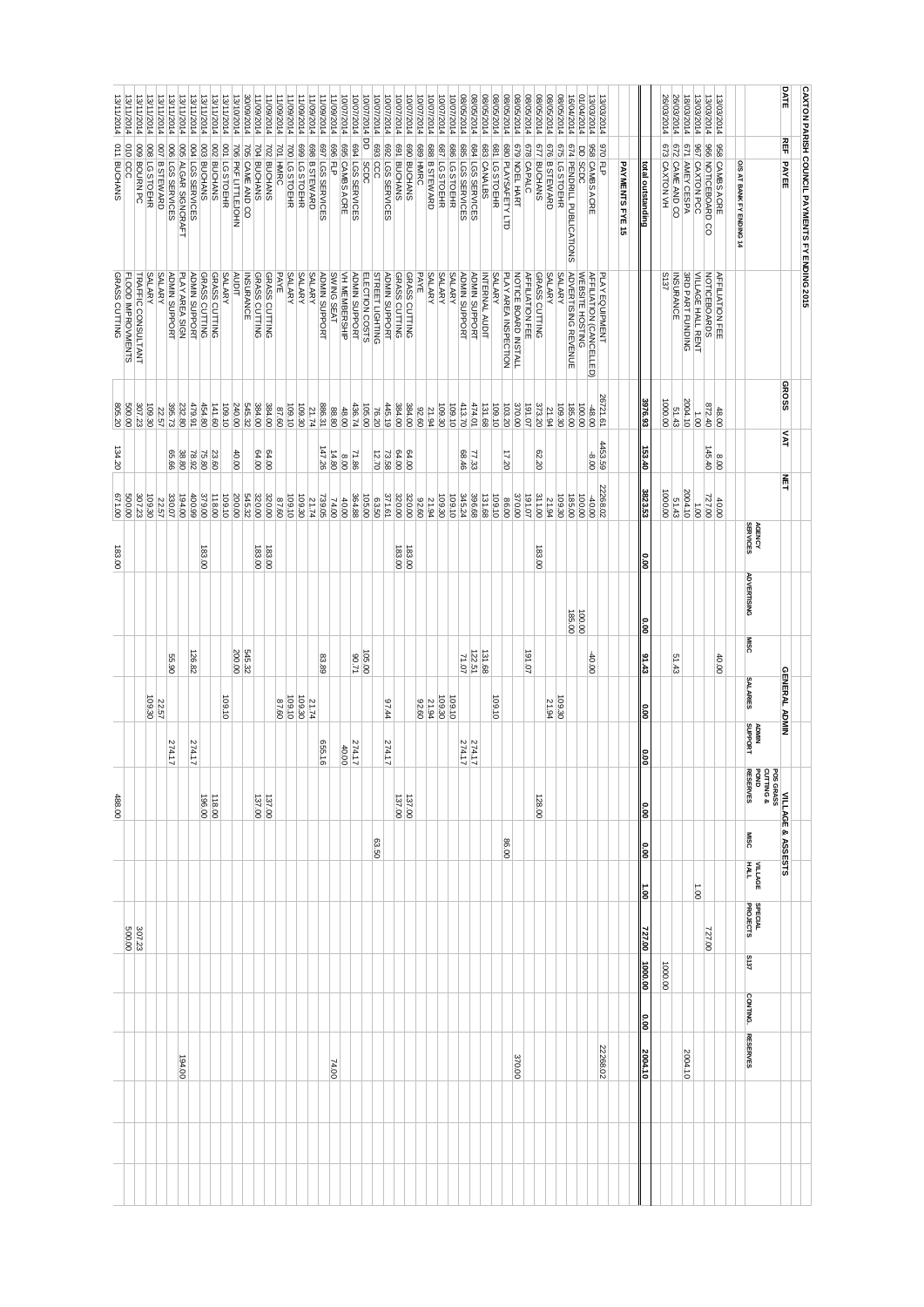| Total Outstanding | <b>OUTSTANDING AT BANK</b> | TOTAL         | 12/03/2015<br>034 B STEWARD | 2/03/2015<br>033 LGS SERVICES | 2/03/2015<br>031 LGS SERVICES | 12/03/2015<br>030 HMRC<br>PAYE | 12/03/2015<br>029 B STEWARD | 2/03/2015<br><b>028 LG STOEHR</b> | 12/03/2015<br>027 LG STOEHR | 15102/10/80<br>026 CAXTON PCC | 8/01/2015<br>024 CAXTON VILLAGE HALI<br><b>S106</b> | 9102/10/80<br>022 BUCHANS | 15102/10/80<br>021 LGS SERVICES | 310Z/10/80<br>020 LGS SERVICES | 3102/10/80<br>019 BUCHANS | 3102/10/80<br>018 CAMBS ACRE | 310Z/10/80<br>0117 ICO<br>DPA | 3102/10/80<br>016 LG STOEHR | 3102/10/80<br>015 B STEWARD | 3102/10/80<br>014 LG STOEHR | 3102/10/80<br>013 HMRC<br>PAYE | 15102/10/80<br>012 LGS SERVICES |
|-------------------|----------------------------|---------------|-----------------------------|-------------------------------|-------------------------------|--------------------------------|-----------------------------|-----------------------------------|-----------------------------|-------------------------------|-----------------------------------------------------|---------------------------|---------------------------------|--------------------------------|---------------------------|------------------------------|-------------------------------|-----------------------------|-----------------------------|-----------------------------|--------------------------------|---------------------------------|
|                   |                            |               | <b>SALARY</b>               | <b>ADMIN SUPPORT</b>          | <b>ADMIN SUPPORT</b>          |                                | <b>SALARY</b>               | <b>SALARY</b>                     | <b>SALARY</b>               | VH RENT                       |                                                     | DITCH CLEARANCE           | <b>ADMIN SUPPORT</b>            | <b>ADMIN SUPPORT</b>           | GRASS CUTTING             | <b>AFFILIATION FEE</b>       |                               | <b>SALARY</b>               | <b>SALARY</b>               | <b>SALARY</b>               |                                | <b>ADMIN SUPPORT</b>            |
| <b>0.00</b>       |                            | 41983.24      | 20.00                       | 457.63                        | 417.08                        | 09.06                          | 23.37                       | 111.74                            | 118.45                      | $00^1$                        | 516.31                                              | 00.00                     | 422.12                          | 397.67                         | 540.00                    | 54.00                        | 35.00                         | 109.20                      | 21.77                       | 109.30                      | 92.80                          | 466.91                          |
| 。<br>8            |                            | 6182.70       |                             | 75.27                         | 68.89                         |                                |                             |                                   |                             |                               |                                                     | 16.00                     | 68.70                           | 66.02                          | 00.08                     | 00.6                         |                               |                             |                             |                             |                                | 76.86                           |
| <b>0.00</b>       |                            | 35800.54      | 20.00                       | 382.36                        | 348.19                        | 0906                           | 23.37                       | 111.74                            | 118.45                      | 1.001                         | 516.31                                              | 00'08                     | 353.42                          | 331.65                         | 450.00                    | 45.00                        | 35.00                         | 109.20                      | 21.77                       | 109.30                      | 92.80                          | 390.05                          |
| <b>000</b>        |                            | 1281.00       |                             |                               |                               |                                |                             |                                   |                             |                               |                                                     |                           |                                 |                                |                           |                              |                               |                             |                             |                             |                                |                                 |
| $\frac{6}{10}$    |                            | 285.00        |                             |                               |                               |                                |                             |                                   |                             |                               |                                                     |                           |                                 |                                |                           |                              |                               |                             |                             |                             |                                |                                 |
| <b>0.00</b>       |                            | 2198.79       |                             | 108.19                        | 74.02                         |                                |                             |                                   |                             |                               |                                                     |                           | 57.48                           |                                |                           | 45.00                        | 35.00                         |                             |                             |                             |                                | 115.88                          |
| <b>0.00</b>       |                            | 1936.66       | 20.00                       |                               |                               | 09.06                          | 23.37                       | 111.74                            | 118.45                      |                               |                                                     |                           |                                 |                                |                           |                              |                               | 109.20                      | 21.77                       | 109.30                      | 92.80                          |                                 |
| <b>0.00</b>       |                            | 3711.03       |                             | 274.17                        | 274.17                        |                                |                             |                                   |                             |                               |                                                     |                           | 274.17                          | 274.17                         |                           |                              |                               |                             |                             |                             |                                | 274.17                          |
| o.o               |                            | 2008.00       |                             |                               |                               |                                |                             |                                   |                             |                               |                                                     | 80.00                     |                                 |                                | 450.00                    |                              |                               |                             |                             |                             |                                |                                 |
| 00°O              |                            | 149.50        |                             |                               |                               |                                |                             |                                   |                             |                               |                                                     |                           |                                 |                                |                           |                              |                               |                             |                             |                             |                                |                                 |
| $\frac{6}{1}$     |                            | $\frac{1}{2}$ |                             |                               |                               |                                |                             |                                   |                             | $00^{\circ}$                  |                                                     |                           |                                 |                                |                           |                              |                               |                             |                             |                             |                                |                                 |
| <b>OO</b>         |                            | 807.23        |                             |                               |                               |                                |                             |                                   |                             |                               |                                                     |                           |                                 |                                |                           |                              |                               |                             |                             |                             |                                |                                 |
| <b>0.00</b>       |                            | <b>00.00</b>  |                             |                               |                               |                                |                             |                                   |                             |                               |                                                     |                           |                                 |                                |                           |                              |                               |                             |                             |                             |                                |                                 |
| <b>0.00</b>       |                            | <b>O.OO</b>   |                             |                               |                               |                                |                             |                                   |                             |                               |                                                     |                           |                                 |                                |                           |                              |                               |                             |                             |                             |                                |                                 |
| <b>00.00</b>      |                            | 23422.33      |                             |                               |                               |                                |                             |                                   |                             |                               | 516.31                                              |                           |                                 |                                |                           |                              |                               |                             |                             |                             |                                |                                 |